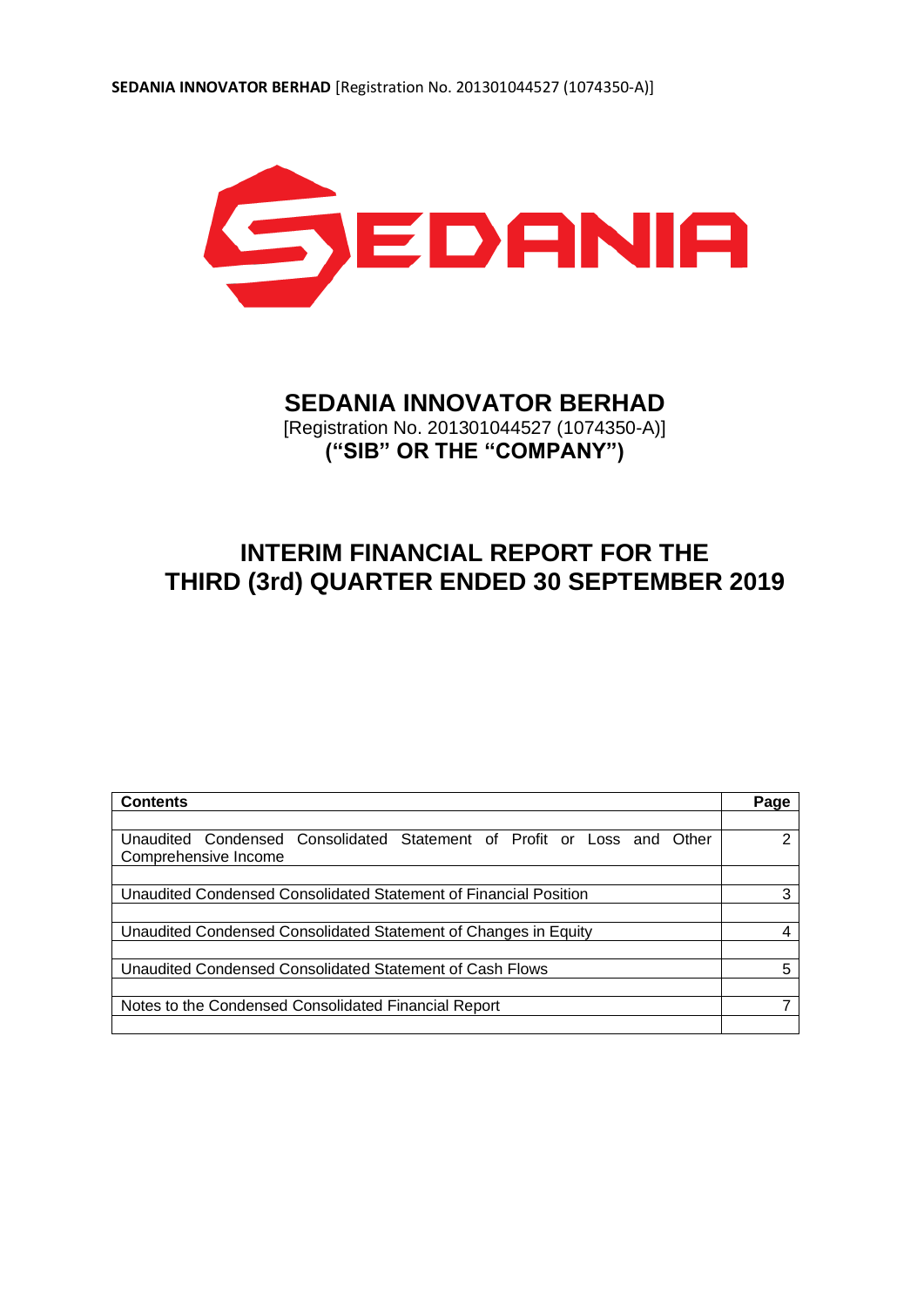# **UNAUDITED CONDENSED CONSOLIDATED STATEMENT OF PROFIT OR LOSS AND OTHER COMPREHENSIVE INCOME FOR THE THIRD (3rd) QUARTER ENDED 30 SEPTEMBER 2019**

|                                                                          | <b>Quarter Ended</b><br>30 Sep<br>30 Sep |                       |                     | 30 Sep                | <b>Year-To-Date Ended</b>       |                     |
|--------------------------------------------------------------------------|------------------------------------------|-----------------------|---------------------|-----------------------|---------------------------------|---------------------|
|                                                                          | 2019<br><b>RM'000</b>                    | 2018<br><b>RM'000</b> | <b>Changes</b><br>% | 2019<br><b>RM'000</b> | 30 Sep<br>2018<br><b>RM'000</b> | <b>Changes</b><br>% |
| Revenue                                                                  | 3,649                                    | 2,057                 | 77                  | 9,444                 | 10,240                          | (8)                 |
| Other income                                                             | 1,776                                    | 488                   | >100                | 6,017                 | 1,243                           | >100                |
| Administration expenses                                                  | (4, 157)                                 | (2,835)               | 47                  | (12, 636)             | (12, 162)                       | (6)                 |
| Profit / (Loss) from operations                                          | 1,268                                    | (290)                 | ( > 100)            | 2,825                 | (679)                           | ( > 100)            |
| Finance costs                                                            | (16)                                     | (5)                   | >100                | (60)                  | (50)                            | 20                  |
| Share of result of an associate, net                                     |                                          |                       |                     |                       |                                 |                     |
| of tax                                                                   | (38)                                     |                       | 100                 | (38)                  |                                 | 100                 |
| Profit / (Loss) before taxation                                          | 1,214                                    | (295)                 | ( > 100)            | 2,727                 | (729)                           | ( > 100)            |
| <b>Taxation</b>                                                          | (136)                                    | (242)                 | (44)                | (394)                 | (479)                           | (18)                |
| Net profit / (loss) for the period,                                      |                                          |                       |                     |                       |                                 |                     |
| representing total comprehensive<br>income / (loss)                      | 1,078                                    | (537)                 | (>100)              | 2,333                 | (1,208)                         | ( > 100)            |
| NET PROFIT / (LOSS) ATTRIBUTABLE TO:                                     |                                          |                       |                     |                       |                                 |                     |
| - Owners of the parent<br>- Non-controlling interests                    | 1,078                                    | (537)                 | (>100)              | 2,333                 | (1,208)                         | ( > 100)            |
|                                                                          | 1,078                                    | (537)                 | (>100)              | 2,333                 | (1, 208)                        | (>100)              |
| <b>TOTAL COMPREHENSIVE INCOME / (LOSS)</b><br><b>ATTRIBUTABLE TO:</b>    |                                          |                       |                     |                       |                                 |                     |
| - Owners of the parent<br>- Non-controlling interests                    | 1,078                                    | (537)                 | (>100)              | 2,333                 | (1,208)                         | ( > 100)            |
|                                                                          | 1,078                                    | (537)                 | (>100)              | 2,333                 | (1, 208)                        | (>100)              |
| Weighted average number of<br>ordinary shares ('000)                     | 248,387                                  | 225,806               | 10                  | 239,454               | 225,806                         | 6                   |
| Earnings per share attributable<br>to the owners of the parent<br>(Sen): |                                          |                       |                     |                       |                                 |                     |
| - Basic                                                                  | 0.434                                    | (0.238)               | ( > 100)            | 0.975                 | (0.535)                         | ( > 100)            |
| - Diluted                                                                | 0.431                                    | (0.238)               | (>100)              | 0.968                 | (0.535)                         | ( > 100)            |

(The condensed consolidated statement of profit or loss and other comprehensive income should be read in conjunction with the audited financial statements for the year ended 31 December 2018 and the accompanying explanatory notes attached to this interim financial report.)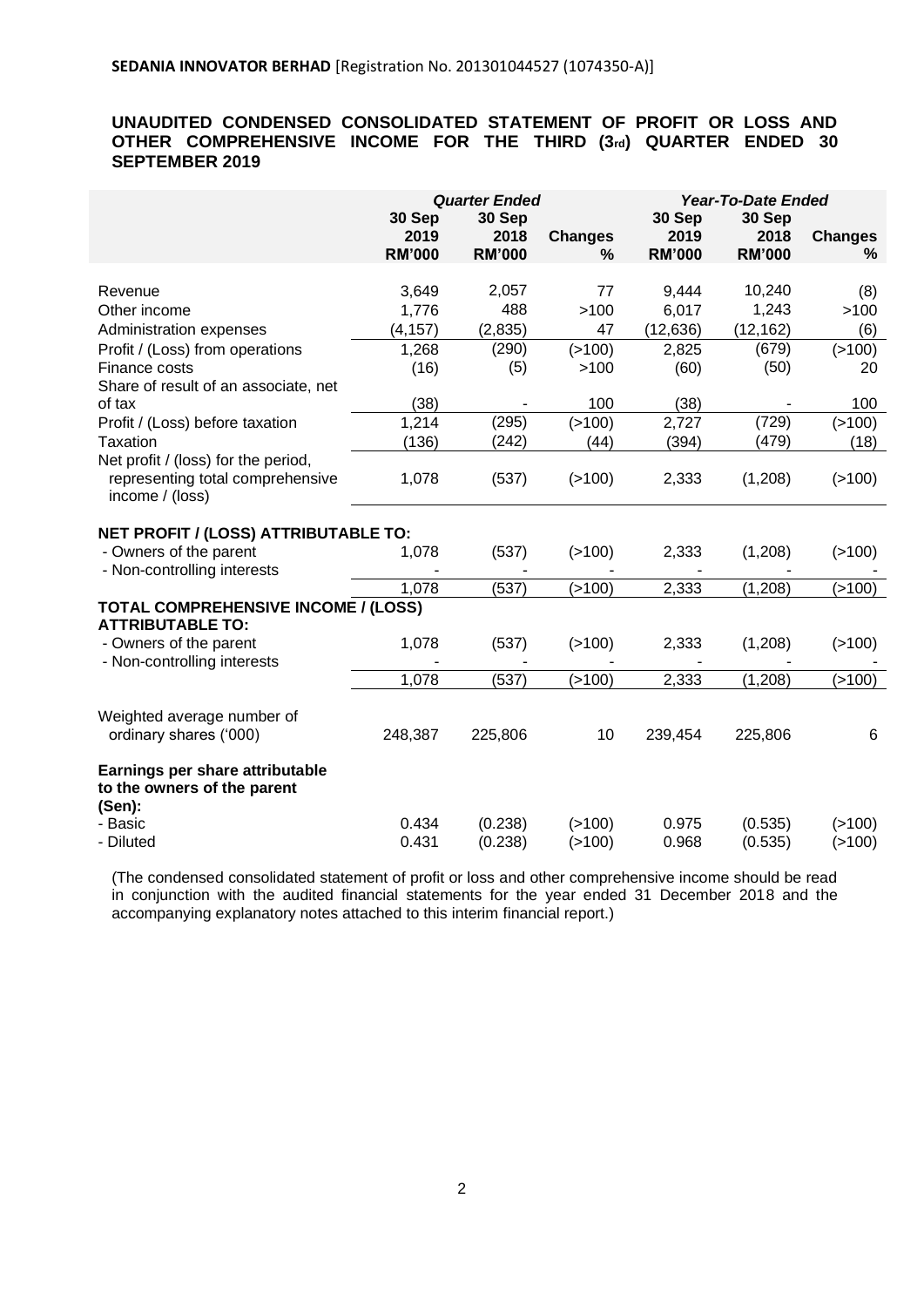# **UNAUDITED CONDENSED CONSOLIDATED STATEMENT OF FINANCIAL POSITION AS AT 30 SEPTEMBER 2019**

|                                          | <b>Unaudited</b>             | <b>Audited</b>               |
|------------------------------------------|------------------------------|------------------------------|
|                                          | as at                        | as at                        |
|                                          | 30 Sep 2019<br><b>RM'000</b> | 31 Dec 2018<br><b>RM'000</b> |
| <b>ASSETS</b>                            |                              |                              |
| <b>NON-CURRENT ASSET</b>                 |                              |                              |
| Property, plant and equipment            | 2,094                        | 2,821                        |
| Investments in associate                 | 273                          |                              |
| Lease receivables                        | 5,605                        | 3,687                        |
| Right-of-use assets                      | 385                          |                              |
| <b>Deferred Tax Asset</b>                | 432                          | 432                          |
|                                          | 8,789                        | 6,940                        |
| <b>CURRENT ASSETS</b>                    |                              |                              |
| Receivables, deposit & prepayments       | 12,906                       | 12,212                       |
| Lease receivables                        | 1,310                        | 584                          |
| Inventory                                | 1                            | 6                            |
| Short term funds                         | 9,190                        | 11,219                       |
| Cash and bank balances                   | 2,466                        | 1,977                        |
| <b>Current Tax Asset</b>                 | 230                          | 230                          |
|                                          | 26,103                       | 26,228                       |
| <b>TOTAL ASSETS</b>                      | 34,892                       | 33,168                       |
| <b>EQUITY</b>                            |                              |                              |
| Share capital                            | 44,557                       | 42,005                       |
| Reserves                                 | (13, 230)                    | (15, 679)                    |
| Equity attributable to the owners of the |                              |                              |
| parent                                   | 31,327                       | 26,326                       |
| <b>TOTAL EQUITY</b>                      | 31,327                       | 26,326                       |
| <b>NON-CURRENT LIABILITIES</b>           |                              |                              |
| Bank borrowing                           | 448                          | 509                          |
| Hire purchase payables                   | 379                          | 460                          |
| Lease liabilities                        | 390                          |                              |
| Deferred tax liabilities                 | 2                            | $\overline{2}$               |
|                                          | 1,219                        | 971                          |
| <b>CURRENT LIABILITIES</b>               |                              |                              |
| Payables, accruals & other current       |                              |                              |
| liabilities                              | 2,158                        | 5,470                        |
| Hire purchase payables                   | 112                          | 125                          |
| Bank borrowing                           | 74                           | 74                           |
| <b>Current tax liabilities</b>           | $\overline{2}$               | 202                          |
| <b>TOTAL LIABILITIES</b>                 | 2,346                        | 5,871                        |
|                                          | 3,565                        | 6,842                        |
| <b>TOTAL EQUITY AND LIABILITIES</b>      | 34,892                       | 33,168                       |
| <b>NET ASSETS PER SHARE (Sen)</b>        | 13.08                        | 11.66                        |

(The condensed consolidated statement of profit or loss and other comprehensive income should be read in conjunction with the audited financial statements for the year ended 31 December 2018 and the accompanying explanatory notes attached to this interim financial report.)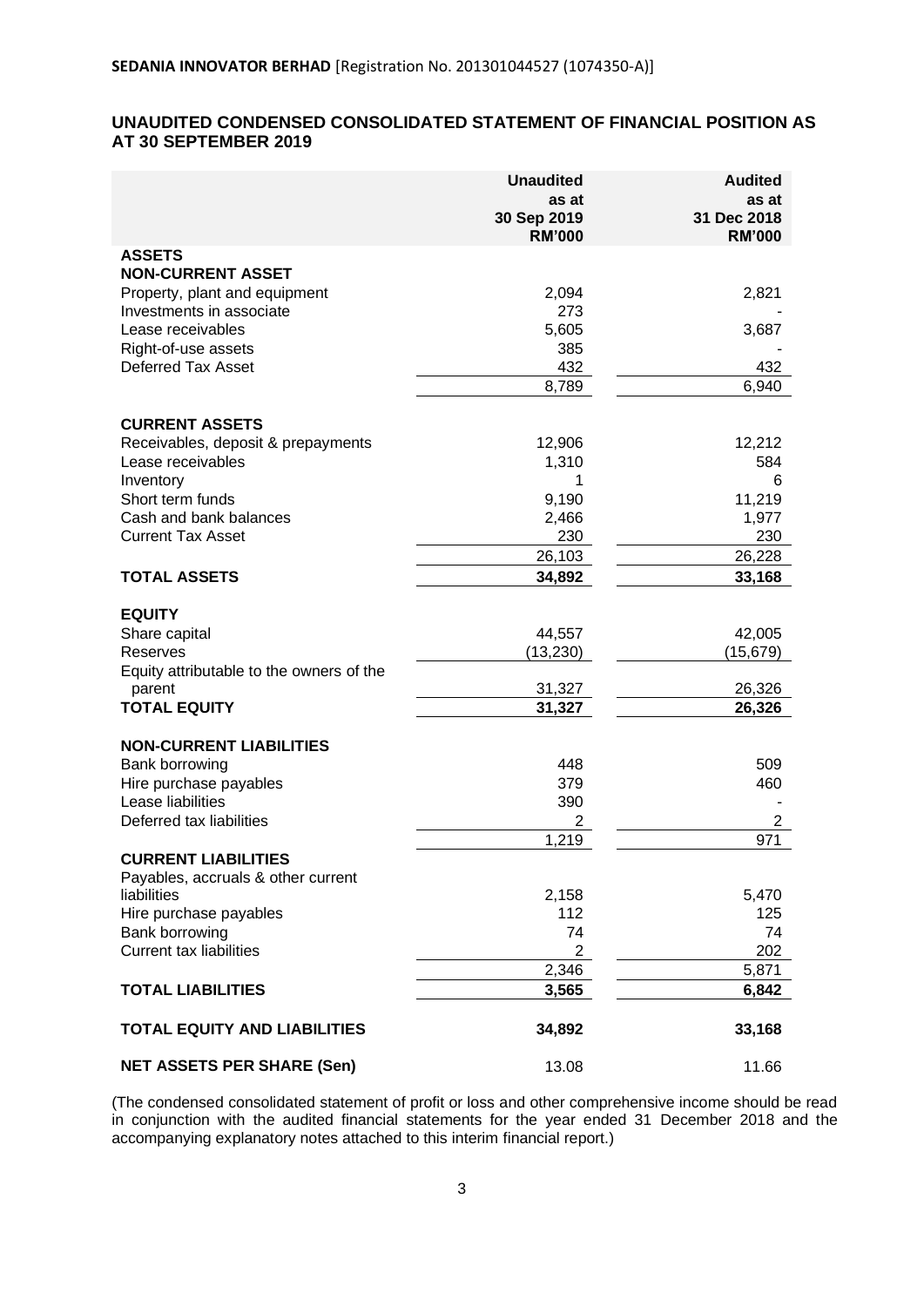# **UNAUDITED CONDENSED CONSOLIDATED STATEMENT OF CHANGES IN EQUITY FOR THE THIRD (3rd) QUARTER ENDED 30 SEPTEMBER 2019**

|                                                                          | -Non-Distributable----------------> |               |                |               | <b>Distributable</b>    |               |
|--------------------------------------------------------------------------|-------------------------------------|---------------|----------------|---------------|-------------------------|---------------|
|                                                                          | <b>Share</b>                        | <b>Share</b>  | <b>ESOS</b>    | Reorganisatio | <b>Retained</b>         | <b>Total</b>  |
|                                                                          | <b>Capital</b>                      | Premium       | <b>Reserve</b> | n Reserve     | <b>Profits /</b>        | <b>Equity</b> |
|                                                                          | <b>RM'000</b>                       | <b>RM'000</b> | <b>RM'000</b>  | <b>RM'000</b> | (Loss)<br><b>RM'000</b> | <b>RM'000</b> |
| Current year-to-date ended<br>30 September 2019                          |                                     |               |                |               |                         |               |
| Balance as at 1 January 20191                                            | 42,005                              |               | 83             | (10, 853)     | (4,909)                 | 26,326        |
| Net profit for the period                                                |                                     |               |                |               | 2,334                   | 2,334         |
| <b>Transactions with owners:</b>                                         |                                     |               |                |               |                         |               |
| <b>Issuance of shares</b>                                                | 2,552                               |               |                |               |                         | 2,552         |
| Share options vested under<br><b>ESOS</b>                                |                                     |               | 115            |               |                         | 115           |
| <b>Balance as at 30 September</b><br>2019                                | 44,557                              |               | 198            | (10, 853)     | (2, 575)                | 31,327        |
| <b>Preceding year</b><br>corresponding period<br>ended 30 September 2018 |                                     |               |                |               |                         |               |
| Balance as at 1 January<br>2018, as previously reported                  | 42,005                              |               |                | (10, 853)     | 1,577                   | 32,729        |
| Adjustments on initial<br>application of MFRS 92                         |                                     |               |                |               | (2, 129)                | (2, 129)      |
| Balance as at 1 January<br>2018, as restated                             | 42,005                              |               |                | (10, 853)     | (552)                   | 30,600        |
| Net loss for the period                                                  |                                     |               |                |               | (1,208)                 | (1,208)       |
| <b>Balance as at 30 September</b><br>2018                                | 42,005                              |               |                | (10, 853)     | (1,760)                 | 29,392        |

(The condensed consolidated statement of profit or loss and other comprehensive income should be read in conjunction with the audited financial statements for the year ended 31 December 2018 and the accompanying explanatory notes attached to this interim financial report.)

- Note: 1 The Group has adopted MFRS 16 on 1 January 2019. Under the transition method elected, comparative figure was not restated. The Group recognised lease liabilities in the statement of financial position based on the remaining payment obligations from existing operating lease which was discounted using the incremental borrowing rate; and opted for measure the right-of-use assets at an amount equal to the lease liabilities, adjusted by the amount of the prepaid or accrued lease payments. Accordingly, there is no impact to the accumulated losses of the Group as at 1 January 2019.
- Note: <sup>2</sup> The Group has adopted MFRS 15 and MFRS 9 on 1 January 2018. Under the transition method selected, cumulative impacts arising from the adoption of the new standards were adjusted to the retained profits of the Group as at 1 January 2018.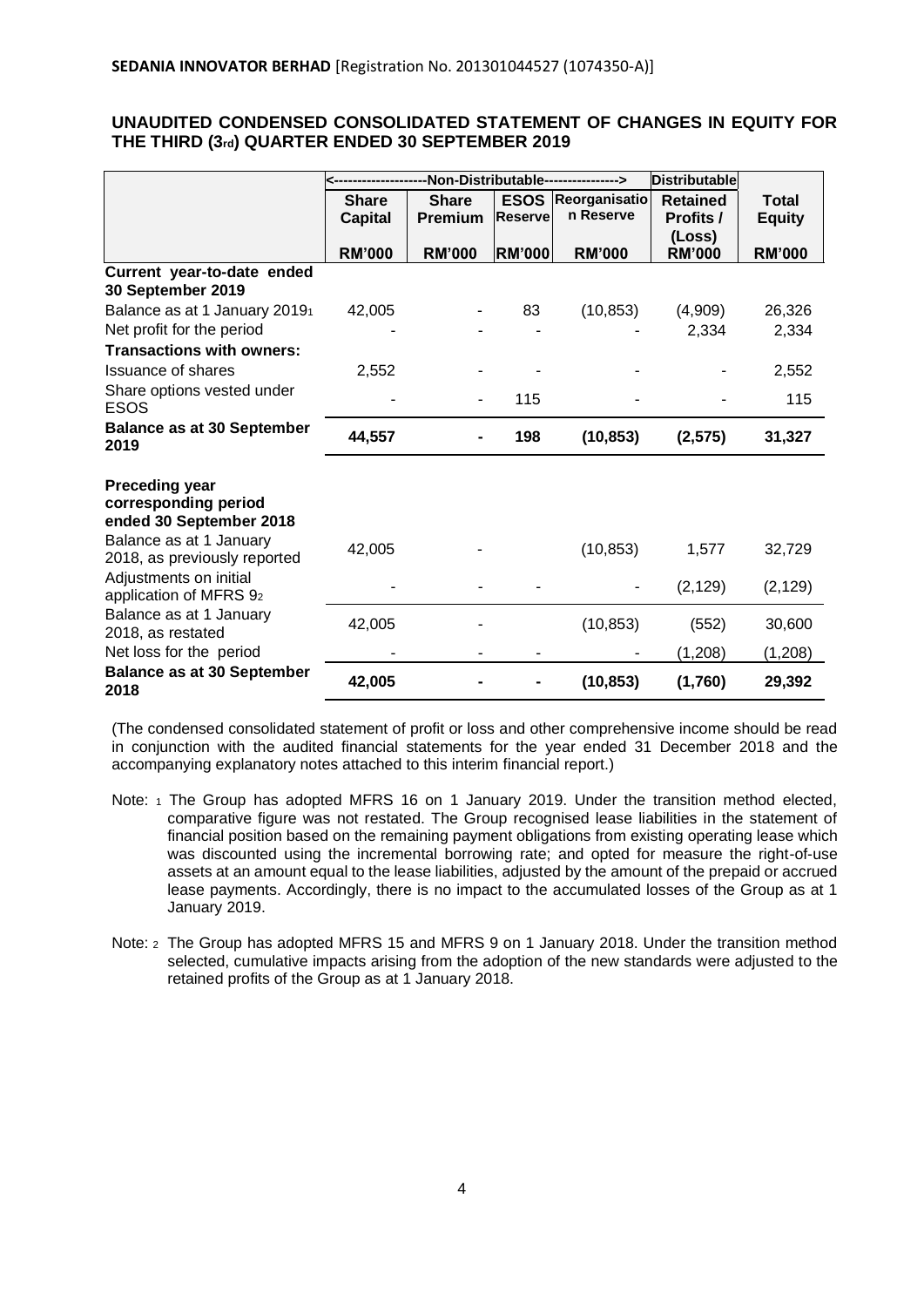# **UNAUDITED CONDENSED CONSOLIDATED STATEMENT OF CASH FLOWS FOR THE THIRD (3rd) QUARTER ENDED 30 SEPTEMBER 2019**

|                                                                    | <b>Current</b><br>year to date<br>30 Sep<br>2019<br><b>RM'000</b> | Preceding<br>year to date<br>30 Sep<br>2018<br><b>RM'000</b> |
|--------------------------------------------------------------------|-------------------------------------------------------------------|--------------------------------------------------------------|
| <b>CASH FLOWS FROM OPERATING ACTIVITIES</b>                        |                                                                   |                                                              |
| Profit / (Loss) before taxation                                    | 2,727                                                             | (729)                                                        |
| Adjustments for:                                                   |                                                                   |                                                              |
| Depreciation of property, plant and equipment                      | 758                                                               | 843                                                          |
| Depreciation of right-of-use assets                                | 131                                                               |                                                              |
| Share options vested under ESOS                                    | 115                                                               |                                                              |
| Interest expense                                                   | 60                                                                | 50                                                           |
| Income distribution received from short term funds                 | (276)                                                             | (349)                                                        |
| Interest from finance lease                                        | (768)                                                             | (666)                                                        |
| Unrealised gain on foreign exchange                                |                                                                   | (124)                                                        |
| Impairment losses on receivables                                   | 205                                                               | 304                                                          |
| Reversal of impairment losses on receivables                       | (1,629)                                                           |                                                              |
| Gain on disposal of property, plant and equipment                  |                                                                   | (200)                                                        |
| Share of loss in an associate, net of tax                          | 38                                                                |                                                              |
| Operating profit / (loss) before working capital changes           | 1,361                                                             | (871)                                                        |
|                                                                    |                                                                   |                                                              |
| Changes in working capital:                                        |                                                                   |                                                              |
| Trade and other receivables                                        | 784                                                               | 5,115                                                        |
| Inventory                                                          | 5                                                                 | 16                                                           |
| Lease receivables                                                  | (1,930)                                                           | 893                                                          |
| Trade and other payables                                           | (1,746)                                                           | (2, 233)                                                     |
|                                                                    | (2,887)                                                           | 3,791                                                        |
| Cash (used in) / generated from operations                         | (1,526)                                                           | 2,920                                                        |
| Tax paid                                                           | (594)                                                             | (932)                                                        |
| NET CASH (USED IN) / GENERATED FROM<br><b>OPERATING ACTIVITIES</b> | (2, 120)                                                          | 1,988                                                        |
| <b>CASH FLOWS FROM INVESTING ACTIVITIES</b>                        |                                                                   |                                                              |
| Purchase of property, plant and equipment                          | (31)                                                              | (616)                                                        |
| Interest received                                                  | 276                                                               | 349                                                          |
| Proceeds from disposal of property, plant and equipment            |                                                                   | 400                                                          |
| Acquisition of interests in an associate                           | (310)                                                             |                                                              |
| NET CASH (USED) / FROM INVESTING ACTIVITIES                        | (65)                                                              | 133.                                                         |
|                                                                    |                                                                   |                                                              |
| <b>CASH FLOWS FROM FINANCING ACTIVITIES</b>                        |                                                                   |                                                              |
| Repayment to ultimate holding company                              | (1,574)                                                           | (1,529)                                                      |
| Repayment of hire purchase payable                                 | (94)                                                              | (18)                                                         |
| Interest on hire purchase                                          | (17)                                                              | (3)                                                          |
| Drawdown of hire purchase                                          |                                                                   | 539                                                          |
| Repayment of term loan                                             | (61)                                                              | (58)                                                         |
| Interest on term loan                                              | (19)                                                              | (18)                                                         |
| Repayment of lease liabilities                                     | (127)                                                             |                                                              |
| Interest on lease liabilities                                      | (15)                                                              |                                                              |
| <b>Proceeds from Private Placement</b>                             | 2,552                                                             |                                                              |
| <b>NET CASH FROM / (USED IN) FINANCING</b>                         |                                                                   |                                                              |
| <b>ACTIVITIES</b>                                                  | 645                                                               | (1,087)                                                      |
| NET DECREASE IN CASH AND CASH EQUIVALENTS                          | (1,540)                                                           | 1,034                                                        |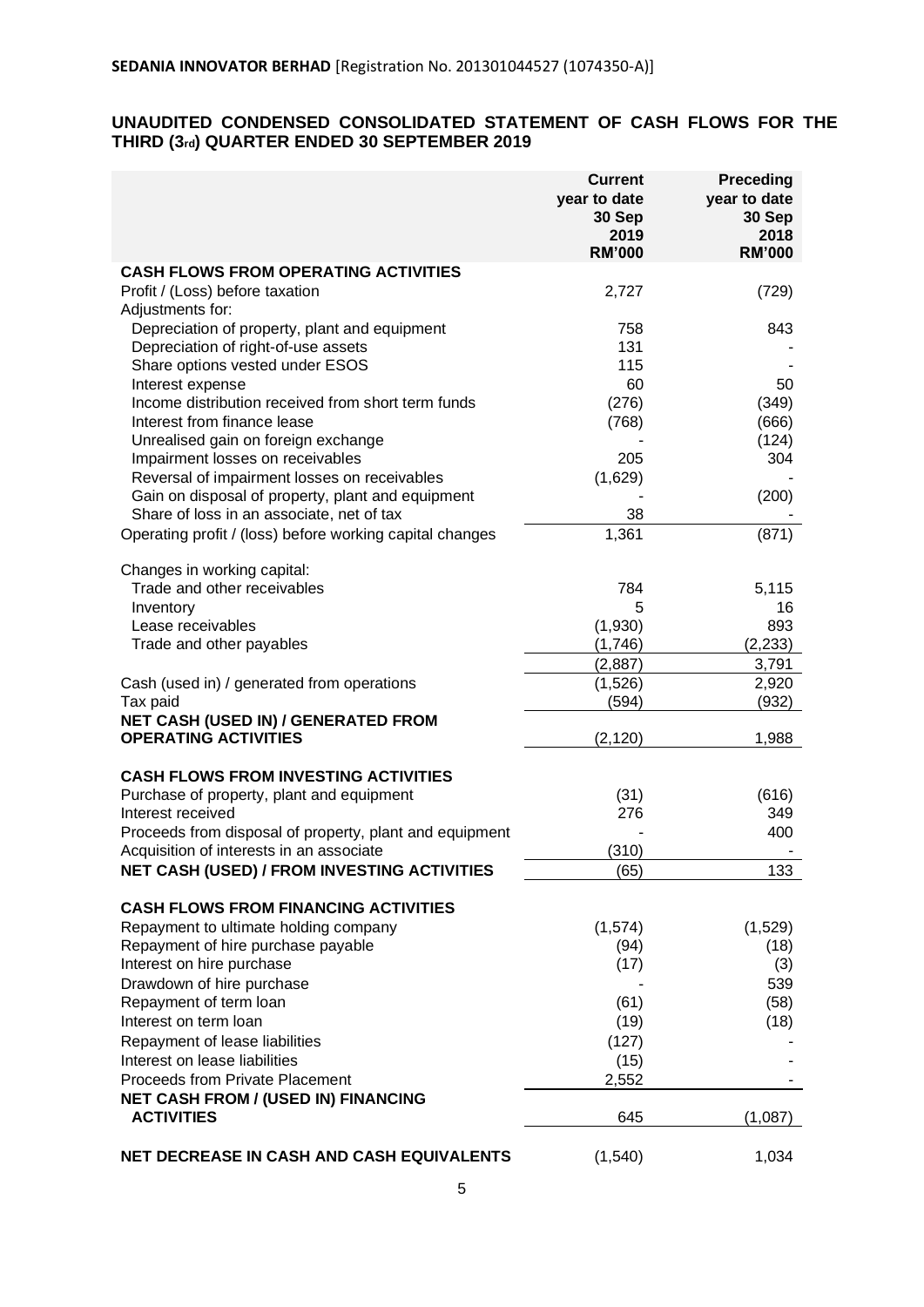| <b>CASH AND CASH EQUIVALENTS AT BEGINNING OF</b><br>THE FINANCIAL PERIOD | 13.196 | 15.797 |
|--------------------------------------------------------------------------|--------|--------|
| CASH AND CASH EQUIVALENTS AT END OF THE<br><b>FINANCIAL PERIOD</b>       | 11,656 | 16,831 |
| Cash and cash equivalents comprised the following:                       |        |        |
| Cash and bank balances                                                   | 2,466  | 3,939  |
| Short term funds                                                         | 9,190  | 12,892 |
|                                                                          | 11.656 | 16,831 |

(The condensed consolidated statement of profit or loss and other comprehensive income should be read in conjunction with the audited financial statements for the year ended 31 December 2018 and the accompanying explanatory notes attached to this interim financial report.)

*The remainder of this page is intentionally left blank*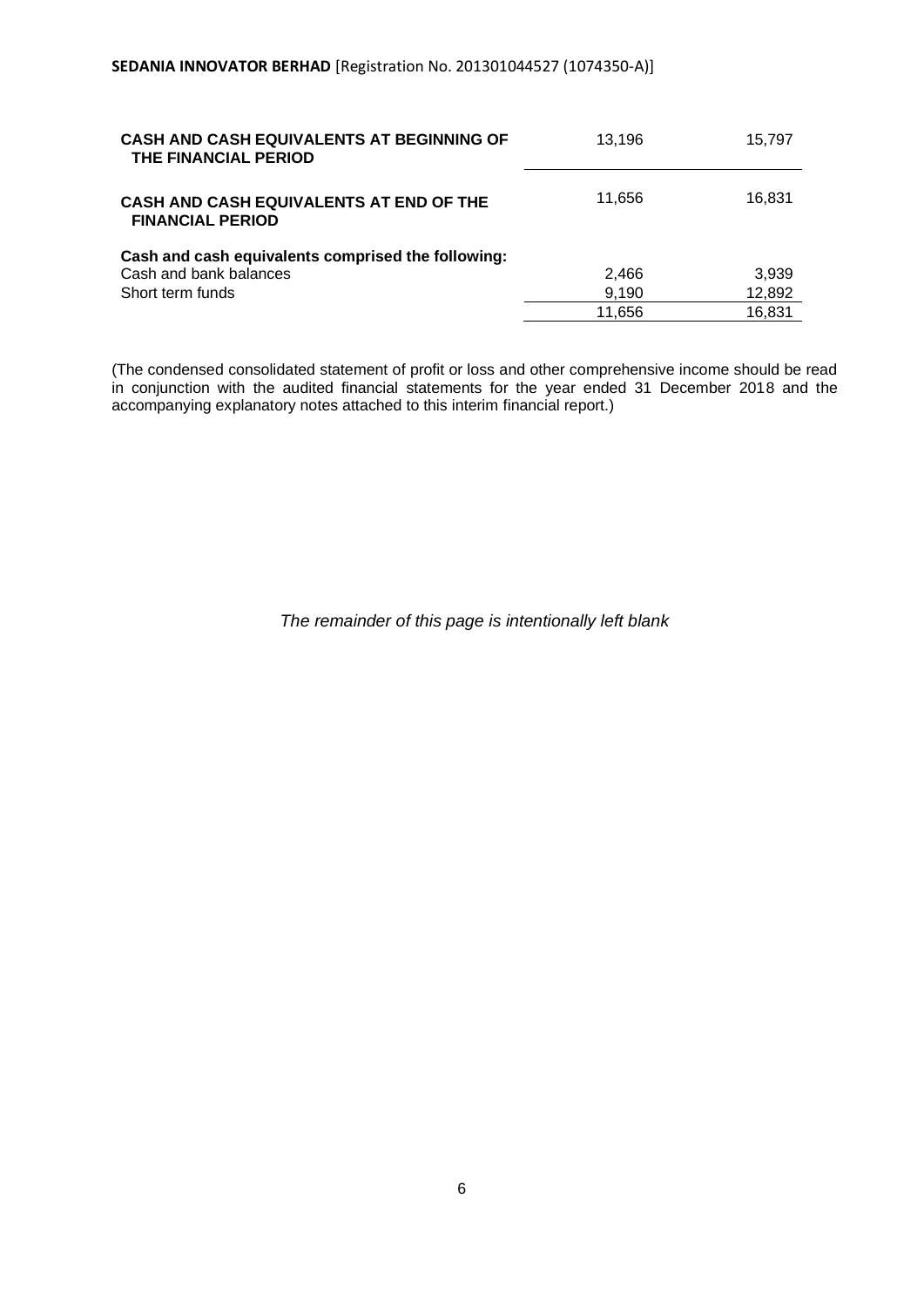# **NOTES TO THE CONDENSED CONSOLIDATED FINANCIAL REPORT FOR THE THIRD (3rd) QUARTER ENDED 30 SEPTEMBER 2019**

# **A: EXPLANATORY NOTES TO THE UNAUDITED INTERIM FINANCIAL REPORT FOR THE QUARTER ENDED 30 SEPTEMBER 2019.**

# **A1. Basis of preparation**

The interim financial statements are unaudited and have been prepared in accordance with the Malaysian Financial Reporting Standards ("**MFRS**") 134: Interim Financial Reporting, Rule 9.22 and Appendix 9B of the Listing Requirements of Bursa Malaysia Securities.

The condensed consolidated interim financial statements should be read in conjunction with the audited financial statements for the financial year ended 31 December 2018, which have been prepared in accordance with Malaysian Financial Reporting Standards, International Financial Reporting Standards and the requirements of the Companies Act 2016 in Malaysia.

# **A2. Significant Accounting Policies**

At the date of authorisation of these interim financial statements, the Group has adopted the following Standard of the MFRS Framework that were issued by the Malaysian Accounting Standards Board:

| Title                                                                        | <b>Effective Date</b> |
|------------------------------------------------------------------------------|-----------------------|
| <b>MFRS 16 Leases</b>                                                        | 1 January 2019        |
| <b>IC Interpretation 23 Uncertainty over Income Tax Treatments</b>           | 1 January 2019        |
| Amendments to MFRS 128 Long-term Interests in Associates and Joint           | 1 January 2019        |
| Ventures                                                                     |                       |
| MFRS<br>9<br>Amendments to<br>Prepayment Features with<br>Negative           | 1 January 2019        |
| Compensation                                                                 |                       |
| Amendments to MFRS 3 Annual Improvements to MFRS Standards 2015              | 1 January 2019        |
| - 2017 Cycle                                                                 |                       |
| Amendments to MFRS 11 Annual Improvements to MFRS Standards   1 January 2019 |                       |
| 2015 - 2017 Cycle                                                            |                       |
| Amendments to MFRS 112 Annual Improvements to MFRS Standards                 | 1 January 2019        |
| 2015 - 2017 Cycle                                                            |                       |
| Amendments to MFRS 123 Annual Improvements to MFRS Standards                 | 1 January 2019        |
| 2015 - 2017 Cycle                                                            |                       |
| Amendments to MFRS 119 Plan Amendment, Curtailment or Settlement             | 1 January 2019        |

## MFRS 16 Leases

The Group adopted MFRS 16 on 1 January 2019.

MFRS 16 sets out the principles for the recognition, measurement, presentation and disclosure of leases and requires lessees to account for all leases under a single onbalance sheet model similar to the accounting for finance leases under MFRS 117.

Lessor accounting under MFRS 16 is substantially the same as the accounting under MFRS 117 and did not have an impact for leases where the Group is the lessor.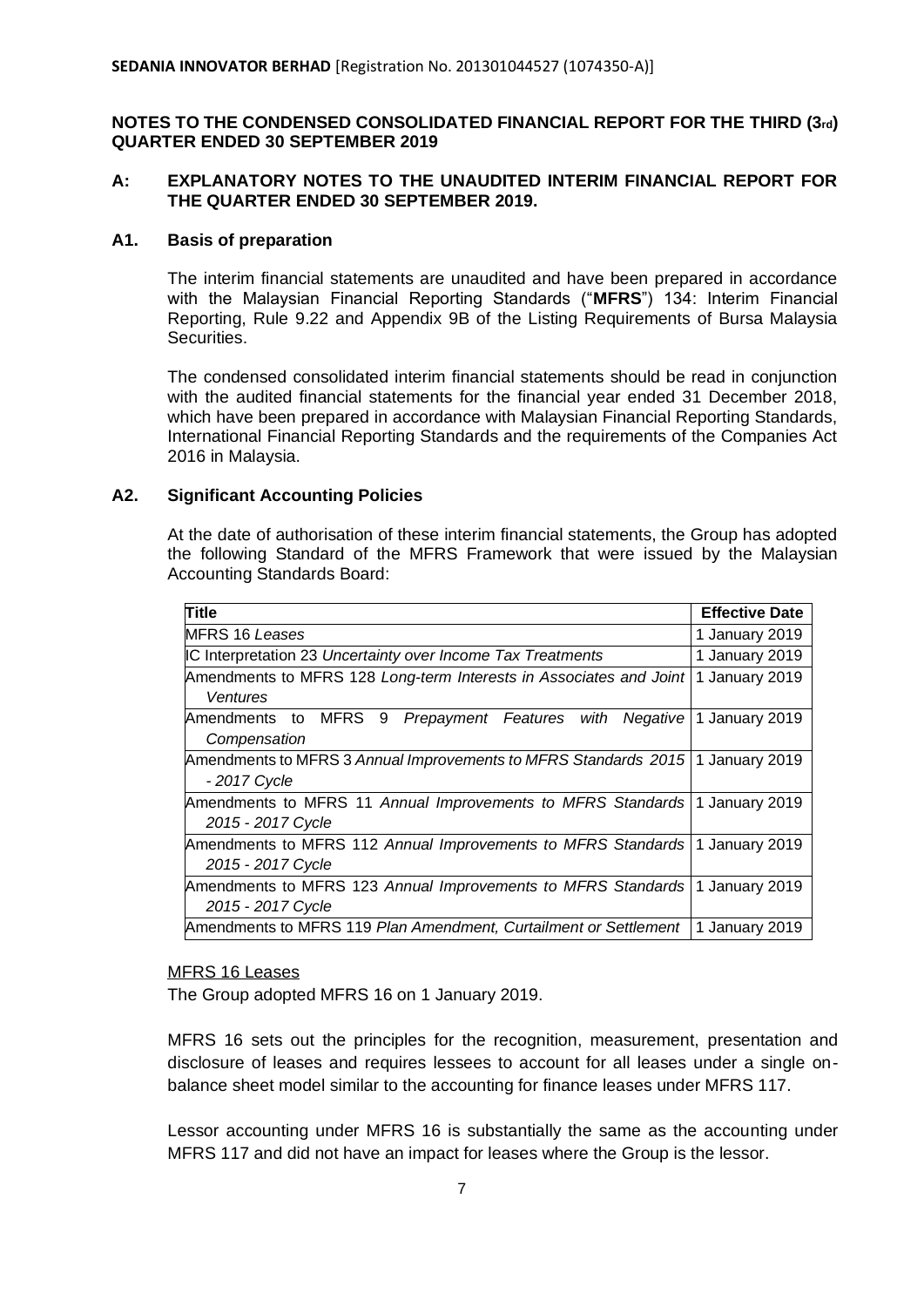The Group adopted MFRS 16 using modified retrospective method and comparative figures are not restated.

## (a) As a lessee

The Group leases many assets, including rental of property, colocation data centre, printing and photocopier machines.

As a lessee, the Group previously classified leases as operating or finance leases based on its assessment of whether the lease transferred substantially all of the risks and rewards of ownership. Under MFRS 16, the Group recognises right-of-use assets and lease liabilities for most leases – i.e. these leases are on-balance sheet.

However, the Group has elected not to recognise right-of-use assets and lease liabilities for short term leases that have a lease term of 12 months or less and some leases of lowvalue assets (e.g. printing and photostat machines). The Group recognises the lease payments associated with these leases as an expense on a straight-line basis over the lease term.

The Group presents right-of-use assets and lease liabilities separately in the statement of financial position.

# (i) Significant accounting policies

The Group recognises a right-of-use asset and a lease liability at the lease commencement date. The right-of-use asset is initially measured at cost, and subsequently at cost less any accumulated depreciation and impairment losses, and adjusted for certain remeasurements of the lease liability.

The lease liability is initially measured at the present value of the lease payments that are not paid at the commencement date, discounted using the interest rate implicit in the lease or, if that rate cannot be readily determined, the Group's incremental borrowing rate.

The lease liability is subsequently increased by the interest cost on the lease liability and decreased by lease payment made. It is remeasured when there is a change in future lease payments arising from a change in an index or rate, a change in the estimate of the amount expected to be payable under a residual value guarantee, or as appropriate, changes in the assessment of whether a purchase or extension option is reasonably certain to be exercised or a termination option is reasonably certain not to be exercised.

The Group has applied judgement to determine the lease term for some lease contracts in which it is a lessee that include renewal options. The assessment of whether the Group is reasonably certain to exercise such options impacts the lease term, which significantly affects the amount of lease liabilities and right-of-use assets recognised.

## (b) As a lessor

The accounting policies applicable to the Group as a lessor are not different from those under MFRS 117.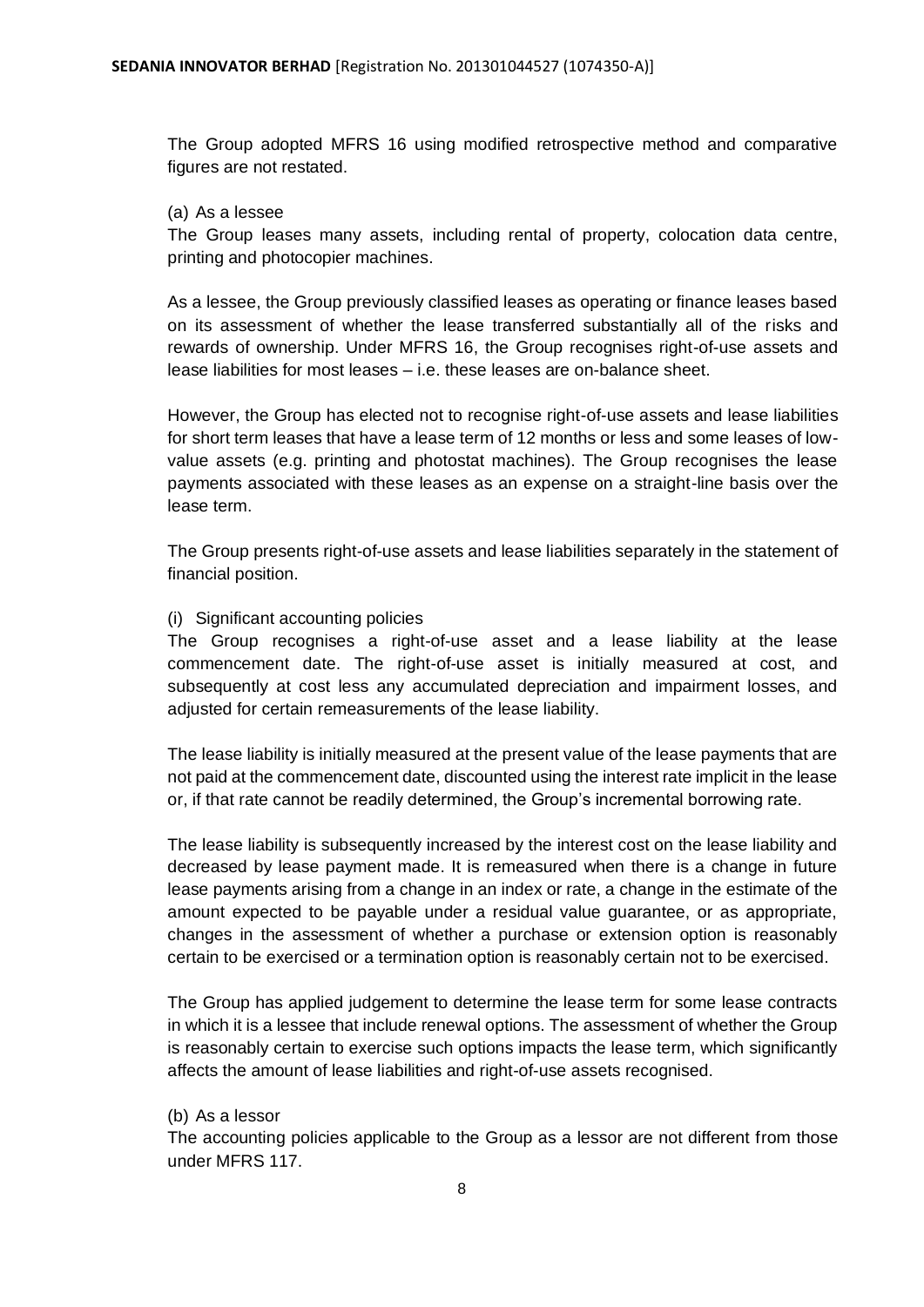The Group is not required to make any adjustments on transition to MFRS 16 for leases in which it acts as a lessor.

(c) Impact on adoption of MFRS 16 Statement of financial position

| As per previous<br>accounting<br>framework<br>31.12.2018<br><b>RM'000</b> | <b>Adoption of MFRS</b><br>16<br><b>RM'000</b> | As per current<br>accounting<br>framework<br>1.1.2019<br><b>RM'000</b> |
|---------------------------------------------------------------------------|------------------------------------------------|------------------------------------------------------------------------|
|                                                                           |                                                |                                                                        |
|                                                                           | 517                                            | 517                                                                    |
|                                                                           | 517                                            | 517                                                                    |
|                                                                           |                                                |                                                                        |
|                                                                           | (517)                                          | (517)                                                                  |
|                                                                           | (517)                                          | (517)                                                                  |
|                                                                           |                                                | (552)                                                                  |
|                                                                           | (552)                                          |                                                                        |

The Group assesses whether a contract is or contains a lease based on the definition of a lease and related guidance set out in MFRS 16.

## (d) Impacts for the period

As a result of initially applying MFRS 16, in relation to the leases that were previously classified as operating leases, the Group recognised RM0.39 million of right-of-use assets and RM0.39 million of lease liabilities as at 30 September 2019.

Also in relation to those leases under MFRS 16, the Group has recognised depreciation and interest costs, instead of operating lease expense. During the nine (9) months ended 30 September 2019, the Group recognised approximately RM131,000 of depreciation charges and approximately RM15,000 of interest costs from these leases.

## Standards issued but not yet effective

The following are accounting standards, amendments and interpretations of the MFRS Framework that have been issued by MASB but have not been adopted by the Group and the Company.

| <b>Title</b>                                                                | <b>Effective Date</b> |
|-----------------------------------------------------------------------------|-----------------------|
| Amendments to References to the Conceptual Framework in MFRS 1 January 2020 |                       |
| Standards                                                                   |                       |
| <b>MFRS 17 Insurance Contracts</b>                                          | 1 January 2021        |
| Amendments to MFRS 10 and MFRS 128 Sale or Contribution of Assets           | Deferred              |
| between an Investor and its Associate or Joint Venture                      |                       |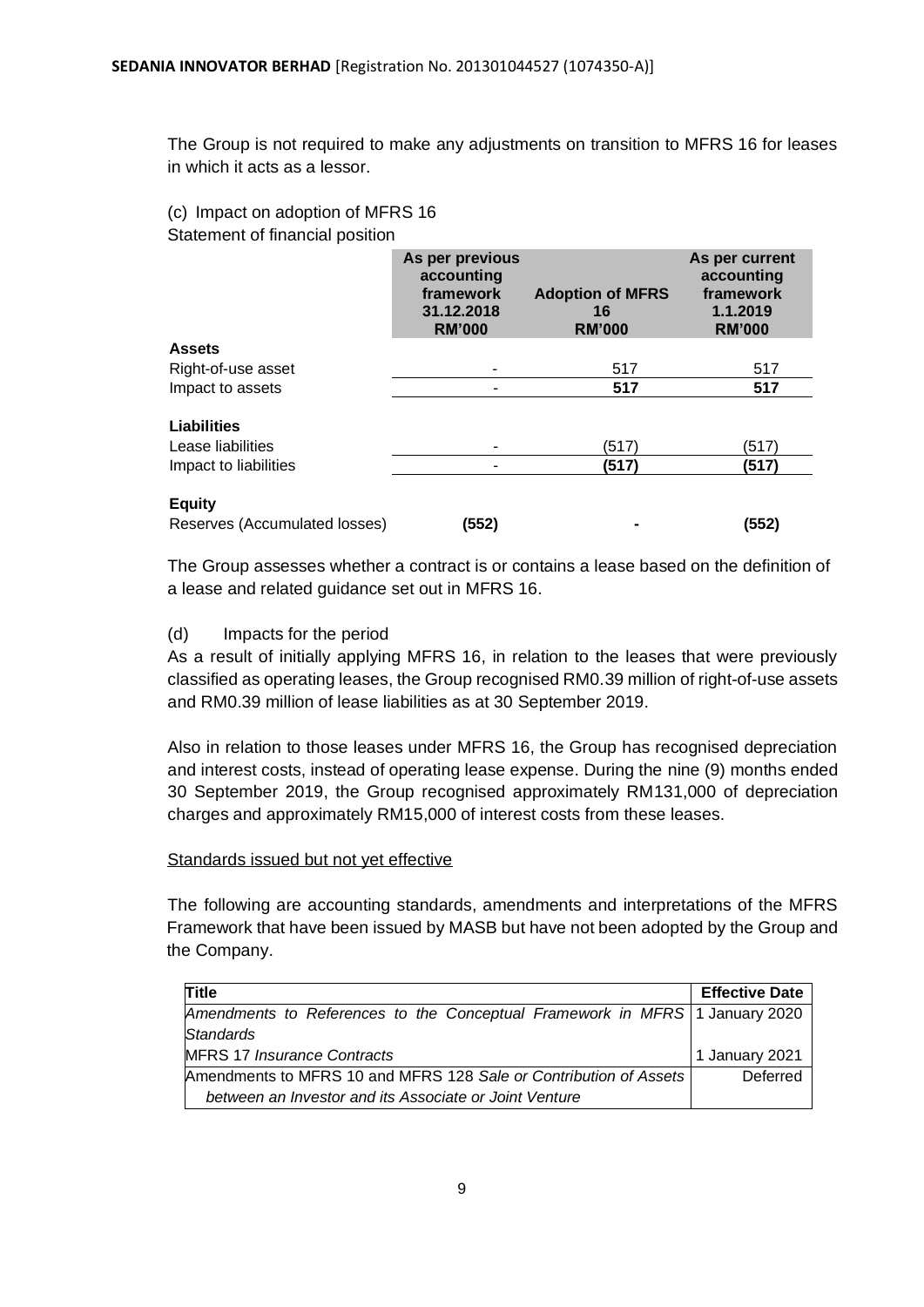The Group and the Company are in the process of assessing the impact of implementing these Standards and Amendments, since the effects would only be observable for future financial years.

# **A3. Auditors' report of preceding annual financial statements**

There was no qualification to the audited financial statements of the Group for the financial year ended ("**FYE**") 31 December 2018.

# **A4. Seasonal or cyclical factors**

The business operations of the Group during the financial period under review have not been materially affected by any seasonal or cyclical factors.

# **A5. Unusual items**

There were no unusual items affecting assets, liabilities, equity, net income or cash flows of the Group during the quarter under review.

# **A6. Material changes in estimates**

Not applicable as there were no estimates reported in the prior financial years.

# **A7. Debt and equity securities**

Save as disclosed below, there were no issuances, cancellation, repurchase, resale and repayment of debt and equity securities in the Company during the quarter under review:

(i) On 19 April 2019, the Company completed the private placement exercise which comprise of 22,580,600 new ordinary shares in the Company ("Placement Shares"). The Company allotted and issued the Placement Shares at an issue price of 11.30 sen. The new securities were granted listing and quotation on 19 April 2019 and SIB's paid up capital now stands at RM44,556,912 comprising 248,387,052 units of ordinary shares.

# **A8. Segmental information**

For management purposes, the Group is organised into six (6) operating segments which require different business strategies, and presented as follows:

- (a) Financial Technology ("FinTech") Provision of financial technology solutions for banking industry.
- (b) Internet of things ("IoT") solutions Provision for solutions for inter-networking of connected devices for infrastructure management.
- (c) Green technology ("GreenTech") solutions Provision of green technology solutions for a sustainable and environmentally friendly products and services.
- (d) Sharing platform Providing the technology on Airtime sharing for telecommunication providers.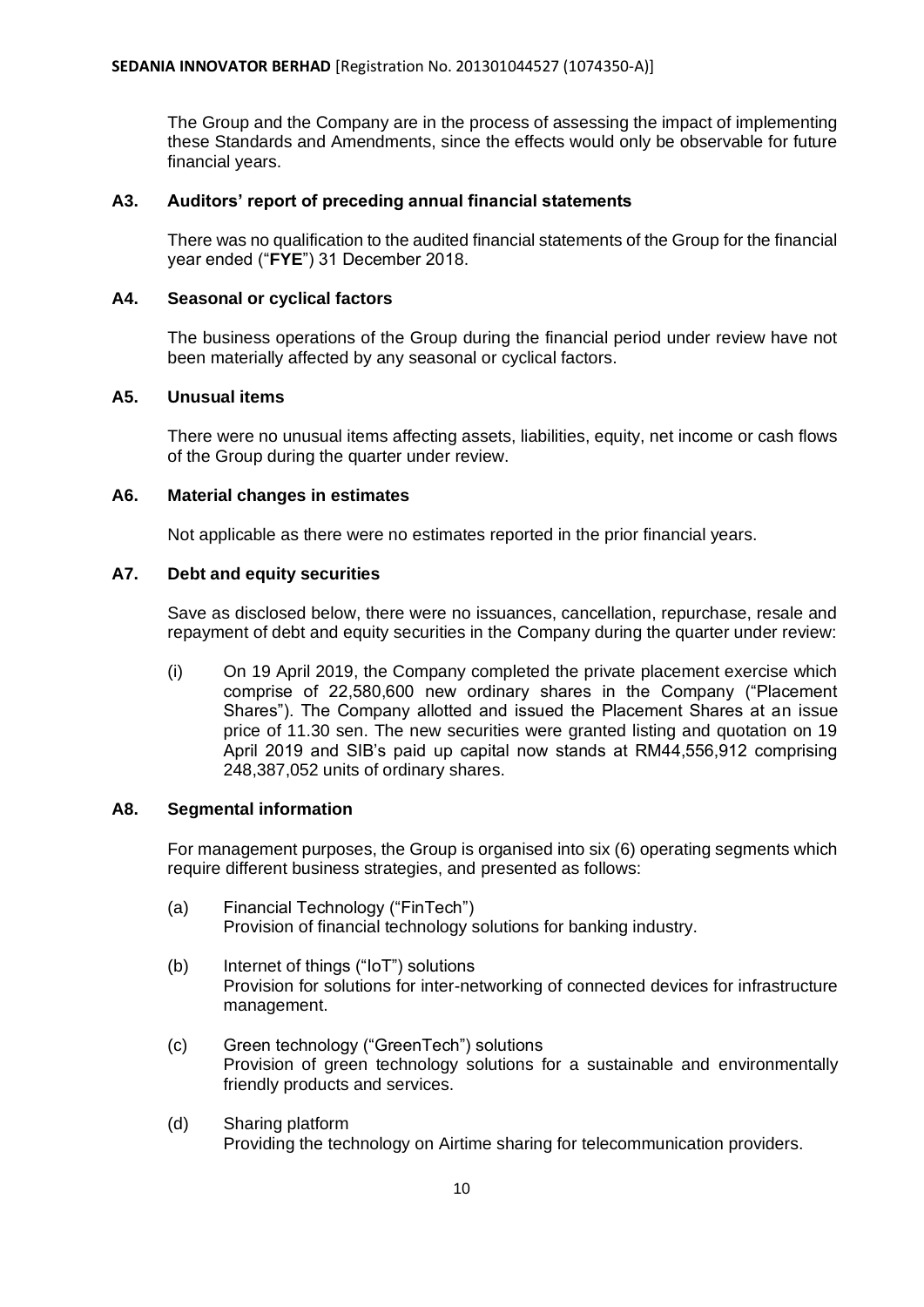(e) Big Data Analytics

Provision of Big Data analytics services and related activities.

- (f) Others
	- Other operating segment comprises operations relating to investment holding.

Segment assets and liabilities exclude current and deferred tax assets and liabilities.

The Group's segmental analysis by operating segments are as follows:

|                                                | 3 months ended |                | 9 months ended |               |
|------------------------------------------------|----------------|----------------|----------------|---------------|
|                                                | 30 Sep         | 30 Sep         | 30 Sep         | 30 Sep        |
|                                                | 2019           | 2018           | 2019           | 2018          |
|                                                | <b>RM'000</b>  | <b>RM'000</b>  | <b>RM'000</b>  | <b>RM'000</b> |
| <b>Segment revenue</b>                         |                |                |                |               |
| FinTech                                        | 1,075          | 1,081          | 2,869          | 2,734         |
| <b>IoT Solutions</b>                           | 575            |                | 575            | 3,862         |
| <b>GreenTech Solutions</b>                     | 1,410          | 56             | 4,191          | 545           |
| <b>Sharing Platform</b>                        | 589            | 920            | 1,809          | 3,099         |
| <b>Big Data Analytics</b>                      |                |                |                |               |
| Others                                         |                |                |                |               |
| <b>Total revenue</b>                           | 3,649          | 2,057          | 9,444          | 10,240        |
|                                                |                |                |                |               |
| Segment operating profit / (loss) before tax   |                |                |                |               |
| FinTech                                        | 393            | 630            | 943            | 1,359         |
| <b>IoT Solutions</b>                           | 696            | (495)          | 2,972          | (1,082)       |
| <b>GreenTech Solutions</b>                     | 202            | (255)          | 1,559          | (686)         |
| Sharing Platform                               | 594            | 437            | (483)          | 1,356         |
| <b>Big Data Analytics</b>                      | (330)<br>(341) | (315)<br>(297) | (1, 189)       | (687)         |
| Others                                         |                |                | (1,075)        | (989)         |
| <b>Operating profit /</b><br>(loss) before tax | 1,214          | (295)          | 2,727          | (729)         |
|                                                |                |                |                |               |
|                                                |                |                | 30 Sep         | 30 Sep        |
|                                                |                |                | 2019           | 2018          |
|                                                |                |                | <b>RM'000</b>  | <b>RM'000</b> |
| <b>Segment Assets</b>                          |                |                |                |               |
| FinTech                                        |                |                | 5,098          | 4,004         |
| <b>IoT Solutions</b>                           |                |                | 575            | 4,144         |
| <b>GreenTech Solutions</b>                     |                |                | 16,602         | 7,965         |
| <b>Sharing Platform</b>                        |                |                | 6,115          | 12,907        |
| <b>Big Data Analytics</b>                      |                |                |                | 190           |
| <b>Others</b>                                  |                |                | 5,840          | 9,209         |
| <b>Total Assets</b>                            |                |                | 34,230         | 38,419        |
|                                                |                |                |                |               |
| <b>Segment Liabilities</b>                     |                |                |                |               |
| FinTech                                        |                |                | 320            | 329           |
| <b>IoT Solutions</b>                           |                |                | 583            | 3,377         |
| <b>GreenTech Solutions</b>                     |                |                | 325            |               |
| <b>Sharing Platform</b>                        |                |                | 2,162          | 1,178         |
| <b>Big Data Analytics</b><br><b>Others</b>     |                |                | 171            | 1,822         |
| <b>Total Liabilities</b>                       |                |                | 3,561          | 6,706         |
|                                                |                |                |                |               |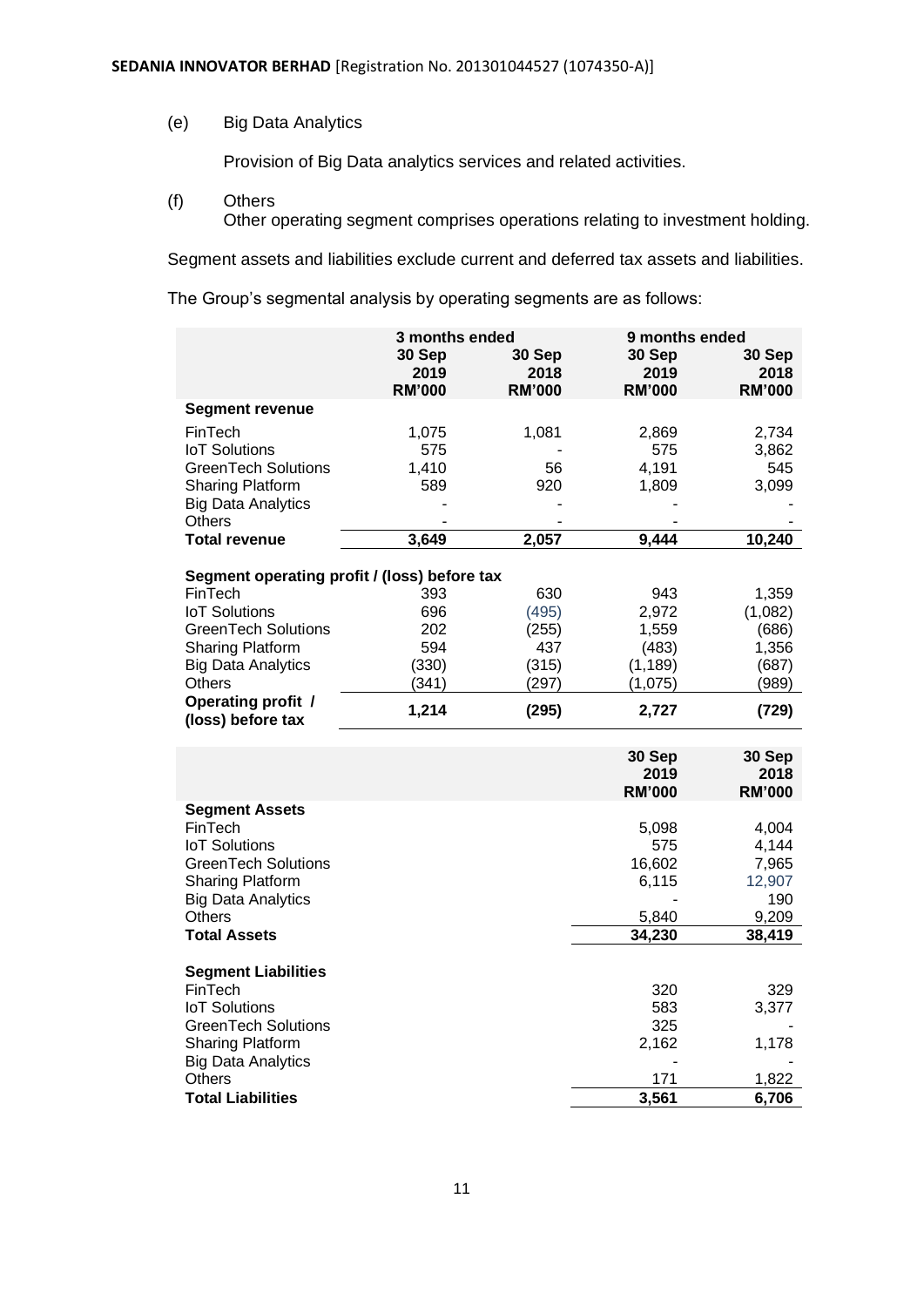| ap o rovonao baoba on goographic iodation or ito pactomore are ao follows. |                  |               |                |               |
|----------------------------------------------------------------------------|------------------|---------------|----------------|---------------|
|                                                                            | 3 months ended   |               | 9 months ended |               |
|                                                                            | 30 Sep<br>30 Sep |               | 30 Sep         | 30 Sep        |
|                                                                            | 2019             | 2018          | 2019           | 2018          |
|                                                                            | <b>RM'000</b>    | <b>RM'000</b> | <b>RM'000</b>  | <b>RM'000</b> |
| Malaysia                                                                   | 3,649            | 1,899         | 9.444          | 9,646         |
| Bangladesh                                                                 |                  | 158           | ٠              | 594           |
| <b>Total</b>                                                               | 3.649            | 2,057         | 9.444          | 10,240        |

The Group's revenue based on geographic location of its customers are as follows:-

Year to date revenue from Malaysia contributed to 100% of the Group's total revenue.

#### **A9. Valuation of property, plant and equipment**

The Group has not carried out any valuation of its property, plant and equipment in the current quarter.

#### **A10. Capital commitment**

There was no capital commitment recognised by the Group for the current quarter.

#### **A11. Changes in the composition of the Group**

On 4 April 2019, the Company entered into a shares subscription and shareholders' agreement with Vast Meridian Sdn Bhd ("VMSB") to acquire up to 44.29% equity interest in VMSB for a purchase consideration of RM310,000.

On 8 July 2019, upon completion of the shares subscription, VMSB became an associate company of Sedania Group and the Company's equity interest in VMSB is accounted for using the equity method in the Company's financial statements in accordance with MFRS 128.

The highest percentage ratio pursuant to Paragraph 10.02(g) of the ACE Market Listing Requirements of Bursa Malaysia Securities Berhad applicable to the transaction is less than 5%.

Other than the above, there were no other material changes in the composition of the Group during the current financial quarter.

#### **A12. Contingent liabilities and contingent assets**

There were no changes in contingent liabilities or contingent assets since the last annual reporting period date up to the date of this report.

#### **A13. Material events subsequent to the end of the quarter**

Save as disclosed in Note B6, there were no other material events subsequent to the end of the current quarter and financial year-to-date that have not been reflected in this interim financial report.

## **A14. Related party transaction**

There was no related party transaction entered into with related parties during the current quarter under review.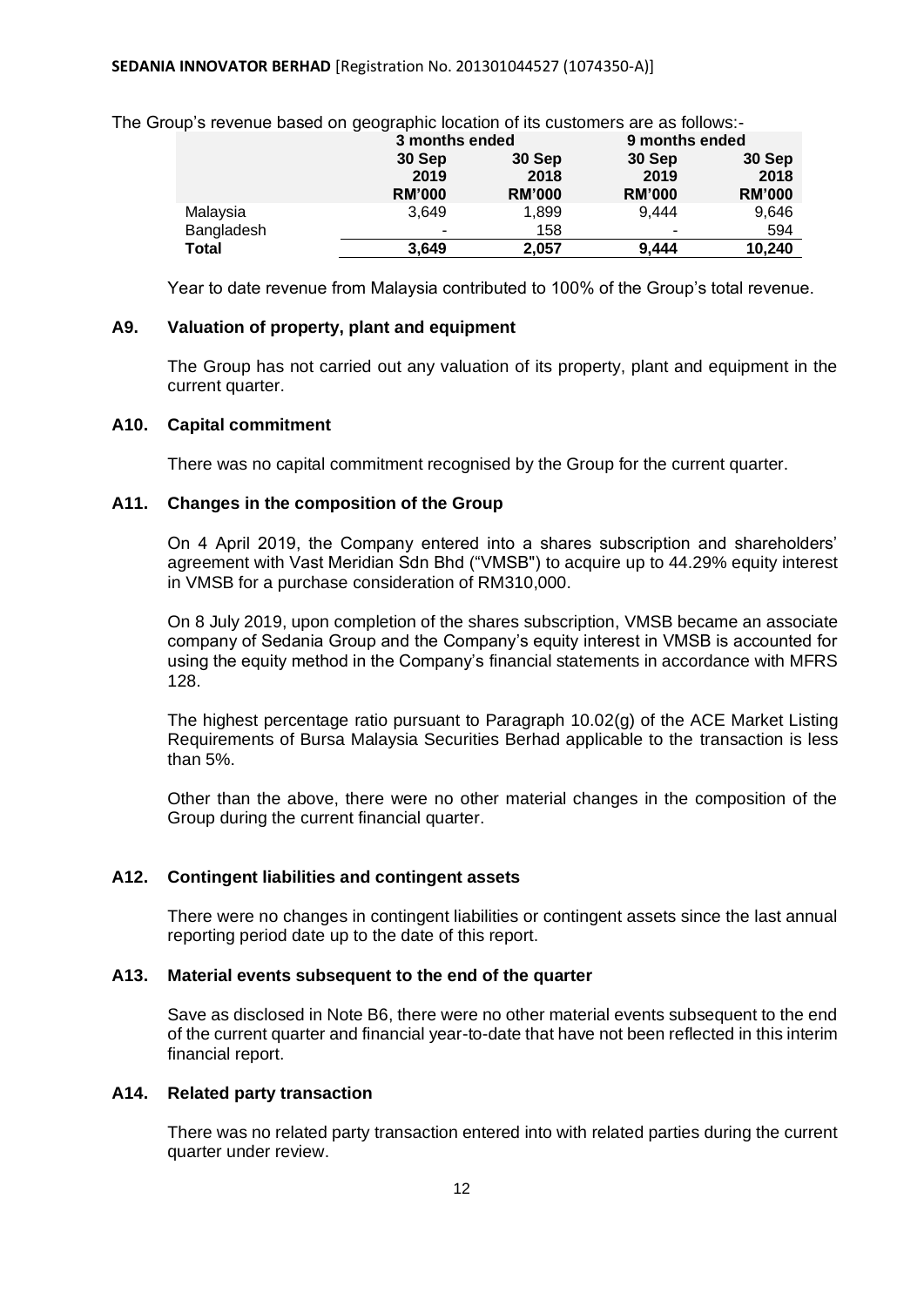# **B. ADDITIONAL INFORMATION REQUIRED BY THE LISTING REQUIREMENTS**

# **B1. Group's Financial Performance Review and Segmental Analysis**

|                                                                                                   | 3 months ended                  |                                 |                     | 9 months ended                  |                                 |                     |
|---------------------------------------------------------------------------------------------------|---------------------------------|---------------------------------|---------------------|---------------------------------|---------------------------------|---------------------|
|                                                                                                   | 30 Sep<br>2019<br><b>RM'000</b> | 30 Sep<br>2018<br><b>RM'000</b> | <b>Changes</b><br>% | 30 Sep<br>2019<br><b>RM'000</b> | 30 Sep<br>2018<br><b>RM'000</b> | <b>Changes</b><br>% |
| Revenue                                                                                           | 3.649                           | 2,057                           | 77                  | 9.444                           | 10,420                          | (8)                 |
| <b>Operating Profit /</b>                                                                         |                                 |                                 |                     |                                 |                                 |                     |
| (Loss)                                                                                            | 1,268                           | (290)                           | (>100)              | 2,825                           | (679)                           | >100                |
| Profit / (Loss) Before<br>Interest and Tax                                                        | 1,268                           | (290)                           | (>100)              | 2,825                           | (679)                           | (>100)              |
| Profit / (Loss) Before<br>Tax                                                                     | 1,214                           | (295)                           | (>100)              | 2,727                           | (729)                           | (>100)              |
| Profit / (Loss) After<br>Tax & Attributable to<br><b>Ordinary Equity</b><br>Holders of the Parent | 1,078                           | (537)                           | ( > 100)            | 2,333                           | (1,208)                         | (>100)              |

Overall review of the Group's financial performance

# (i) Statement of Profit and Loss and Other Comprehensive Income

The Group recorded revenue of RM3.65 million, an increase of approximately 77% for the current quarter under review ("3Q 2019") as compared to the preceding year's corresponding quarter revenue of RM2.06 million ("3Q 2018"). The Group recorded an operating profit before tax of RM1.21 million in 3Q 2019 as compared to an operating loss before tax of RM0.30 million in 3Q 2018.

Profit after tax in 3Q 2019 is RM1.08 million as compared to a loss after tax of RM0.54 million in 3Q 2018. The improvement in performance is mainly due to increased revenue contributions from GreenTech segments in 3Q 2019 as compared to 3Q 2018.

## (ii) Statement of Financial Position

As at 30 September 2019, total equity attributable to the owners of the Company was RM31.33 million as compared to RM26.33 million as at 31 December 2018. In the immediate preceding quarter ended 30 June 2019, the Company completed the listing and quotation of up to 10% of the total issued shares in SIB through a private placement. Total number of new shares issued is 22,580,600 resulting in an increase in the share capital from RM42.00 million to RM44.56 million.

Total assets as at 30 September 2019 increased by 5.18% to RM34.89 million from RM33.17 million as at 31 December 2018. The adoption of MFRS 16 during the year also resulted in higher assets and liabilities recognised in the current quarter's statement of financial position, mainly in Rights-of-use assets and Lease liabilities.

Total liabilities decreased by 47.88% to RM3.56 million from RM6.84 million as at 30 September 2019. The reduction in total liabilities were driven by the release of retention sum in respect of the FYE 2018 guaranteed profit and accrued interest of RM1.57 million for the purchase of SASC shares, as well as a reduction in trade and other payables of RM1.75 million.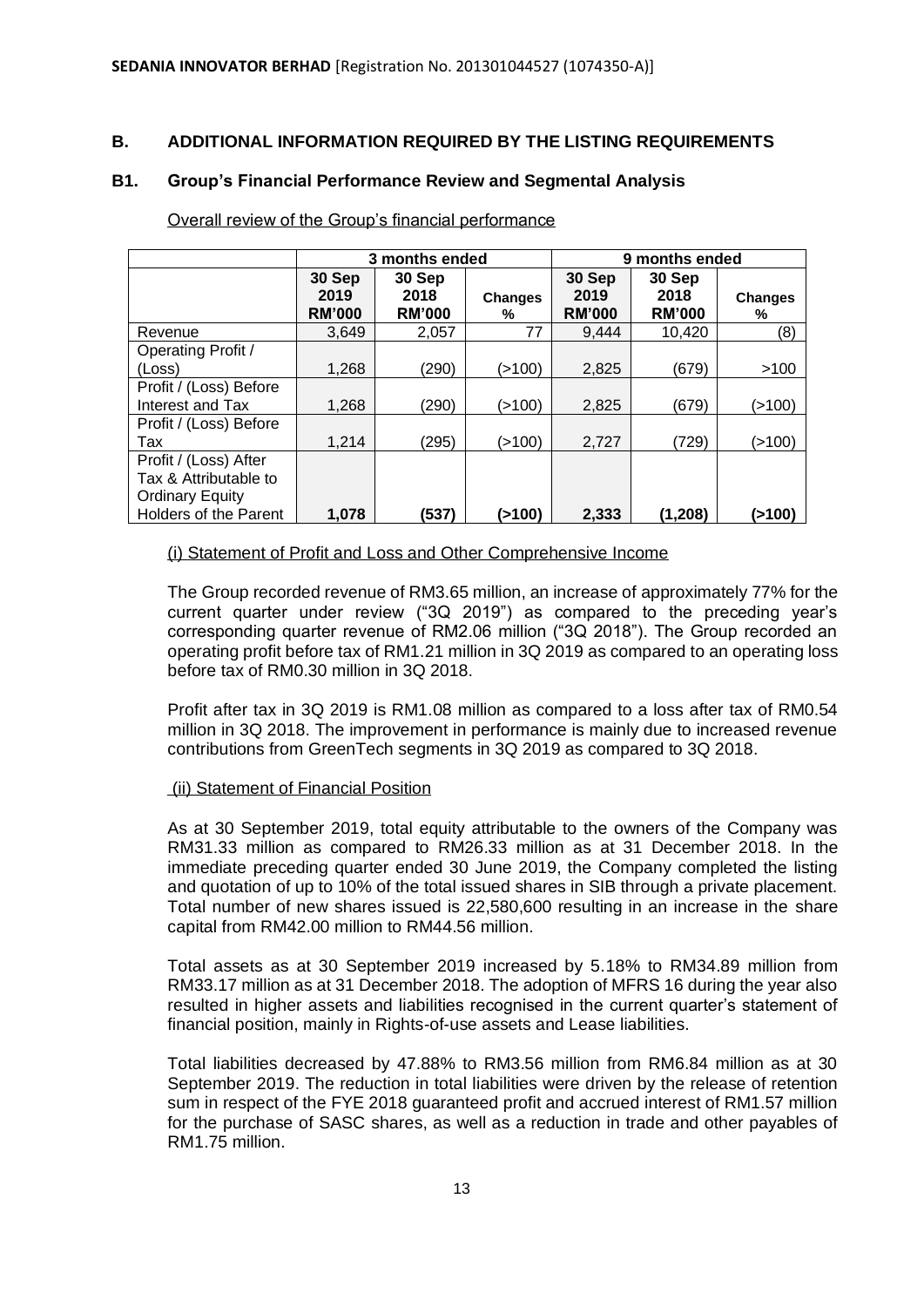#### (iii) Statement of Cash Flows

For the nine (9) months ended 30 September 2019, the net cash used in operating activities of the Group was RM2.12 million as compared to net cash generated from operating activities of RM1.99 million in the previous corresponding period in 2018.

Net cash used from investing activities was RM0.07 million in the nine (9) months ended 30 September 2019, as compared to a net cash arising in investing activities of RM0.13 million in the previous corresponding period in 2018.

Net cash generated in financing activities was RM0.65 million during the period against RM1.09 million used for the corresponding period in 2018.

Overall cash and cash equivalents decreased by RM1.54 million as compared with opening cash and cash equivalents as at 1 January 2019. The cash and cash equivalents of the Group was RM11.66 million at 30 September 2019.

#### Segmental analysis

## **a. Current quarter ended 30 September 2019 ("3Q 2019") compared with the previous corresponding quarter ended 30 September 2018 ("3Q 2018"):**

#### FinTech

In 3Q 2019, FinTech segment revenue was RM1.08 million, a slight decrease of 0.55% as compared to 3Q 2018.

The segment recorded a reduction in operating profit before tax in the current quarter, from RM0.63 million in 3Q 2018 to RM0.39 million 3Q 2019. This was largely due to an increase in the segment's general and administrative expenses, from RM0.29 million in Q3 2018 to RM0.48 million in Q3 2019.

#### IoT solutions

IoT solutions recorded a revenue of RM0.58 million in 3Q 2019 versus zero revenue in 3Q 2018.

The segment recorded an operating profit before tax of RM0.70 million in 3Q 2019 as compared to a segment operating loss before tax of RM0.50 million in 3Q 2018. This was largely contributed from partial litigation settlements received in 3Q2019 recognised in Other Income. The details of the litigation settlements are disclosed under Note B8 below.

#### Green Technology solutions

The GreenTech segment recorded a revenue of RM1.41 million in 3Q 2019 as compared to RM0.06 million in 3Q 2018. This is due to a fresh roll-out of a GreenTech solutions contract with an existing partner in 3Q 2019 as compared to 3Q 2018.

The segment recorded an operating profit before tax of RM0.20 million in 3Q 2019 as compared to segment operating loss before tax of RM0.26 million in 3Q 2018.

#### Sharing platform

Sharing platform recorded a revenue of RM0.59 million in 3Q 2019, down 35.93% from the same period last year. Nevertheless, the segment recorded an improved operating profit before tax of RM0.59 million in 3Q2019 as compared to RM0.44 million in 3Q 2018.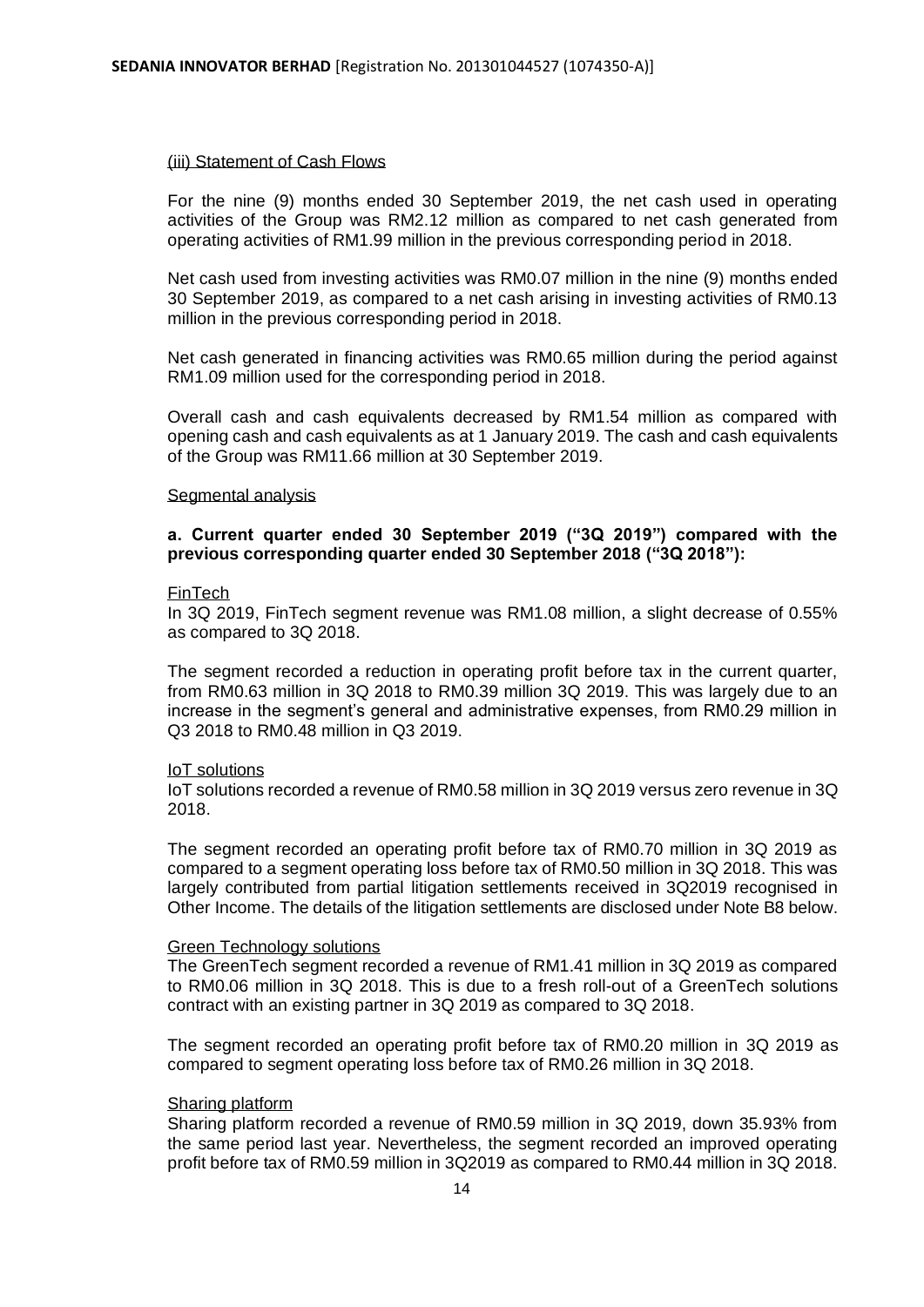The improved operating profit before tax was contributed from recovery of a credit impaired trade receivables client amounting to RM0.4 million, which was provided for in 2018.

During the quarter under review, the Sharing platform segment processed 4,298,110 number of successful transactions, a decrease of 42.50% as compared to 7,475,057 number of successful transactions in the same period last year.

## Big Data Analytics

There is no operating revenue recorded from this segment in the current quarter under review.

The segment recorded an operating loss before tax of RM0.33 million in 3Q 2019 as compared to a segment operating loss of RM0.32 million in 3Q 2018. This was largely from common general and administrative expenses allocated on a reasonable basis to this segment.

**Others** 

This segment comprises operations relating to investment holding company. The segment recorded a segment operating loss before tax of RM0.30 million in both 3Q 2019 and 3Q 2018.

# **B2. Comparison with immediate preceding quarter's results**

|                                      | <b>Quarter ended</b>         | <b>Changes</b>               |    |
|--------------------------------------|------------------------------|------------------------------|----|
|                                      | 30 Sep 2019<br><b>RM'000</b> | 31 Jun 2019<br><b>RM'000</b> | %  |
| Revenue                              | 3,649                        | 2,866                        | 27 |
| Operating Profit Before Interest and |                              |                              |    |
| Tax                                  | 1,268                        | 906                          | 40 |
| <b>Profit Before Tax</b>             | 1,214                        | 883                          | 37 |
| Profit After Tax & Attributable to   |                              |                              |    |
| Ordinary Equity Holders of the       |                              |                              |    |
| Parent                               | 1,078                        | 754                          | 43 |

Revenue for the quarter ended 30 September 2019 increased by RM0.78 million or 27%, while profit after tax increased by RM0.36 million or 43% in the current quarter as compared to the immediate preceding quarter. The increase in profit after tax in the current quarter was mainly due to the increase in revenue contributions from GreenTech and IoT solutions, and partial litigation settlements received amounting to RM0.98 million recognised as other income.

# **B3. Prospects for 2019**

The Board is encouraged by the Group's continuous positive contributions from the GreenTech segment and its new project that kicked off in the first quarter of 2019. The segment is expected to perform better in the current year as compared to the prior year.

The Group is also positive in its outlook of the FinTech segment. Coupled with steady growth in the number of As-Sidq transactions processed daily, the Group shall continue to develop and expand its foothold in this segment.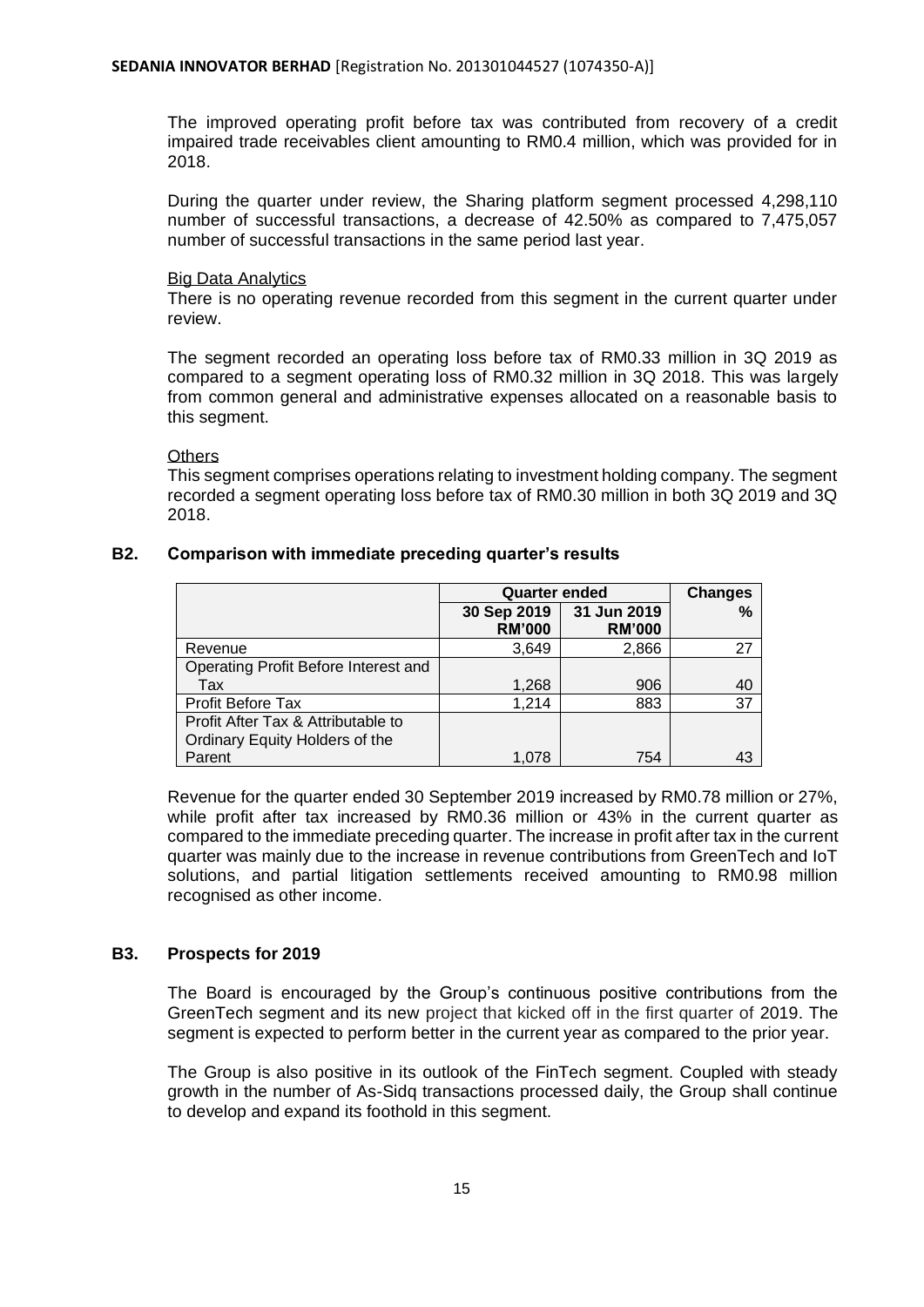Nonetheless, the Group aims to improve the 2019 results further by continuously seeking new revenue streams through new product developments and project acquisitions. The Group will also take measures to improve its operational efficiency by streamlining the use of resources and effective business processes.

The Board of Directors is mindful of the challenging business environment and cautiously optimistic of the Group's financial performance for the current financial year.

# **B4. Profit forecast**

The Group has not issued any profit forecast in any public documents.

# **B5. Taxation**

|                                                                       | 3 months ended<br>30 Sep<br>2019<br><b>RM'000</b> | 30 Sep<br>2018<br><b>RM'000</b> | 30 Sep<br>2019<br><b>RM'000</b> | 9 months ended<br>30 Sep<br>2018<br><b>RM'000</b> |
|-----------------------------------------------------------------------|---------------------------------------------------|---------------------------------|---------------------------------|---------------------------------------------------|
| Tax expense recognised in<br>profit or loss:<br>Current tax provision | 136                                               | 242                             | 394                             | 479                                               |
| Tax expense for the financial<br>period                               | 136                                               | 242                             | 394                             | 479                                               |

# **B6. Status of corporate proposals and Utilisation of Proceeds**

# (i) Status of corporate proposal

The Company had on 23 October 2017 announced the private placement exercise ("Private Placement") which entails the issuance of up to 22,580,600 new ordinary shares in the Company representing not more than ten percent (10%) of the enlarged issued share capital of the Company. Subsequently, the said corporate exercise was granted approval by Bursa Malaysia Securities Bhd. ("Bursa Securities") on 25 October 2017.

The said corporate exercise was granted further extension as per our announcements dated 4 April 2018 and 18 October 2018 by Bursa Securities to complete the implementation until 24 April 2019.

22,580,600 new ordinary shares were issued pursuant to the Private Placement at an issue price of 11.30 sen, and were subsequently listed and quoted on the ACE Market of Bursa Securities on 19 April 2019.

There are no other corporate proposals, which have been announced but not completed as at 28 November 2019, being the date of this report.

## (ii) Utilisation of proceeds

The gross proceeds of RM2.552 million from the Private Placement exercise which was completed on 19 April 2019 were utilised in the following manner: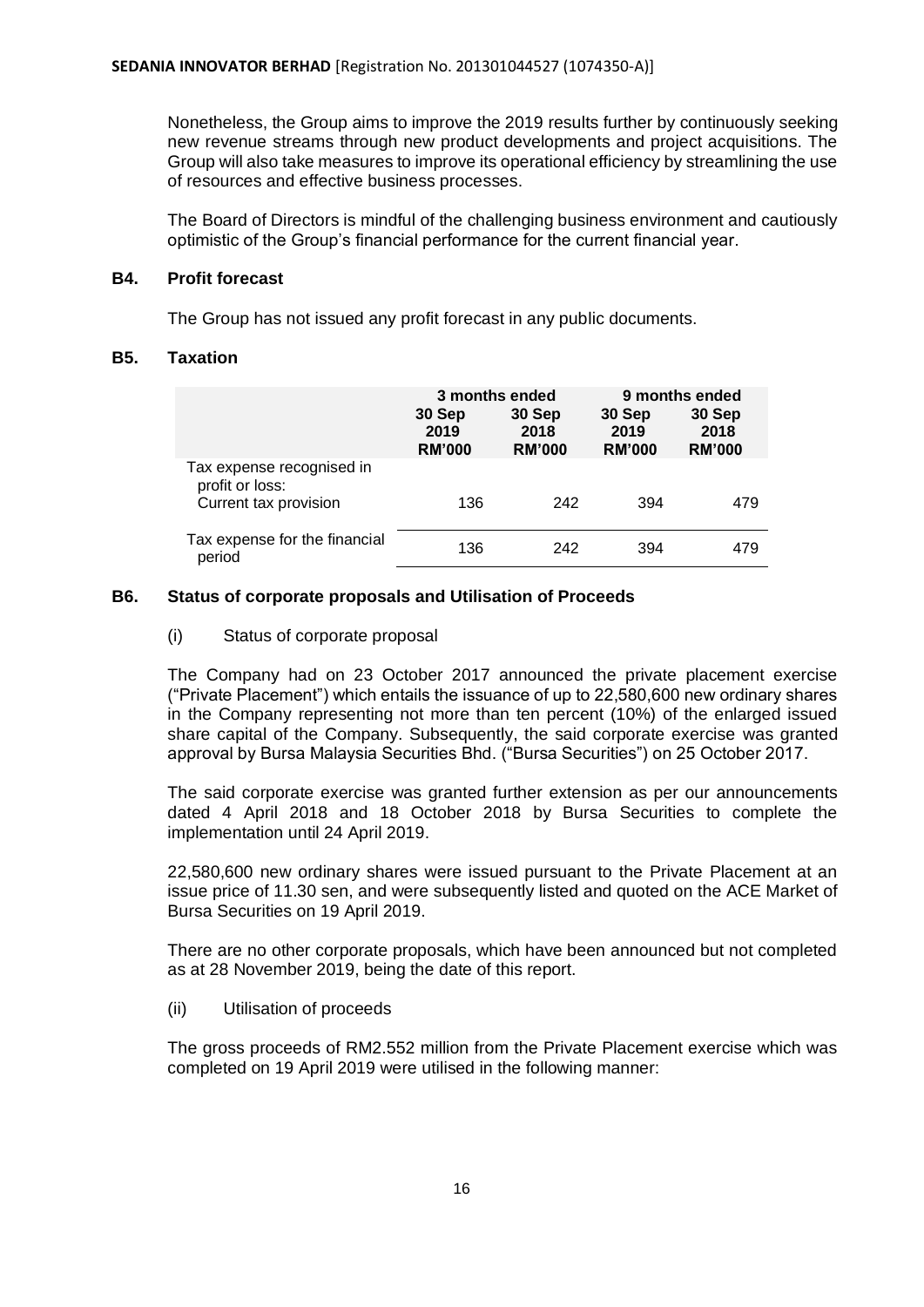#### **SEDANIA INNOVATOR BERHAD** [Registration No. 201301044527 (1074350-A)]

| <b>Purpose</b>                       | <b>Proposed</b><br>utilisation | Actual<br><b>Utilisation</b> | Intended<br><b>Timeframe</b><br>for<br><b>Utilisation</b> | <b>Deviation</b> |      | <b>Explanations (if</b><br>the deviation is<br>5% or more) |
|--------------------------------------|--------------------------------|------------------------------|-----------------------------------------------------------|------------------|------|------------------------------------------------------------|
|                                      | <b>RM'000</b>                  | <b>RM'000</b>                |                                                           | <b>RM'000</b>    | $\%$ |                                                            |
| <b>Capital Expenditure</b>           | 500                            | 113                          | Within 12<br>months                                       | 387              | 77%  | (1)                                                        |
| Working capital                      | 1,802                          | 1,933                        | Within 12<br>months                                       | (131)            | ٠    | $(a)$ & $(b)$                                              |
| <b>Private Placement</b><br>expenses | 250                            | 119                          | Within 1<br>month                                         | 131              | ٠    | (b)                                                        |
| Total gross proceeds                 | 2,552                          | 2,165                        |                                                           | 387              | 15%  |                                                            |

The utilisation of the proceeds as disclosed above should be read in conjunction with the Announcement made by the Company dated 23 October 2017.

Explanation:

(1) The Group's FinTech online retail financing application portal and mobile application are still in progress.

Notes:

- (a) The actual working capital incurred for GreenTech and IoT were higher than the amount allocated.
- (b) The actual expenses incurred for the Private Placement was lower than the estimated expenses for the said exercise. The Company had incurred RM0.12 million for the Private Placement expenses, which was lower due to smaller placement proceeds received. Hence the balance of unutilised Private Placement proceeds of RM0.13 million has been re-allocated to working capital of the Group.

# **B7. Borrowings**

The Group's borrowings as at 30 September 2019 are as follows:

|                                     | Long term | As at 3rd quarter ended 2019<br><b>Short term</b> | <b>Total</b> |
|-------------------------------------|-----------|---------------------------------------------------|--------------|
| Secured – property term loan*       | 448       | 74                                                | 522          |
| Unsecured - hire purchase payable** | 379       | 112                                               | 491          |
|                                     | Long term | As at 3rd quarter ended 2018<br><b>Short term</b> | <b>Total</b> |
| Secured – property term loan*       | 528       | 74                                                | 602          |
| Unsecured - hire purchase payable** | 505       | 103                                               | 608          |

\*The term loan is secured by a first legal charge against the Group's office premises. \*\*The hire purchase payables of the Group as at 30 September 2019 are for the Group's motor vehicles. The portion of the hire purchase due within one (1) year is classified as current liabilities.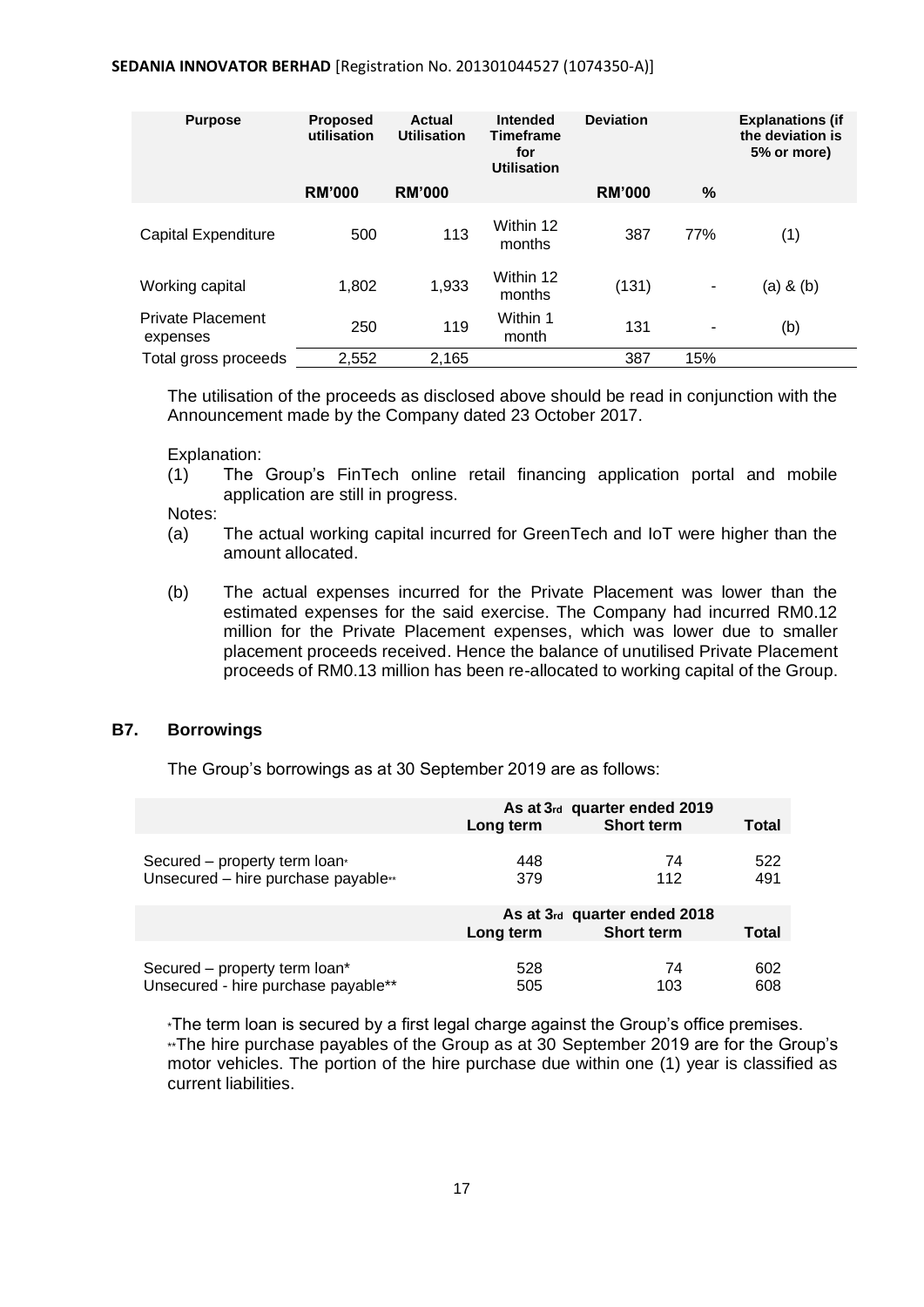## **B8. Material litigation**

SIB had announced on 18 June 2019 that its wholly-owned subsidiary, Sedania Technologies Sdn. Bhd. (formerly known as Idottv Sdn. Bhd. ("STSB" or the "Plaintiff"), via its solicitors, Messrs. Murali B Pillai & Associates, filed a Writ of Summons together with a Statement of Claim, both dated 18 June 2019, against Devices World Sdn. Bhd. ("DWSB") as the First Defendant and Mr. Cheah Hock Seng ("Mr Cheah") as the Second Defendant.

DWSB was exclusively appointed by STSB to manufacture, supply and deliver the iSNET Fire Safety Portal ("iFSP") Devices ("Device") under a Supply Agreement dated 22 December 2016 ("the Agreement") for its intended purposes and use in STSB's 'Sistem Pengawasan Kebakaran Automatik' ("SPKA") project. Mr Cheah Hock Seng is the Guarantor in respect of the said Agreement.

Pursuant to the terms of the Agreement, STSB had placed several purchase orders to DWSB which the orders shall be delivered within the agreed period. However, DWSB had consistently delayed in delivering the orders which result in DWSB liable to pay STSB the late delivery penalties stipulated in the Agreement.

STSB then issued a Letter of Agreement dated 14 June 2017 ("**LOA**") to DWSB which DWSB undertook to strictly comply with the terms of the LOA until the order is completed and to further compensate STSB for any delay in addition to the available rights stated in the Agreement. Nevertheless, DWSB continued to delay in their delivery of the said Devices. Hence, the Agreement is terminated on 14 May 2019 and a Notice of Demand was issued to DWSB and the Guarantor on 21 May 2019. However, DWSB and/or the Guarantor had refused to make the payment.

Due to the above, STSB is claiming from the Defendants the following:

- (a) a sum of RM50,547,200.00 being the penalty and compensation for late delivery;
- (b) general and exemplary damages;
- (c) costs of this action be paid by the Defendant to the Plaintiff; and
- (d) further and/or other relief that the Court deems just and/or suitable and/or fair.

However, on 28 June 2019, a settlement was reached between the parties with the Defendants agreed to make a full and final settlement of RM4,000,000 of the Civil Suit and announced on 2 July 2019, in which:

- (a) The Defendants waived the RM2,039,180.30 owed by the Plaintiff; and
- (b) The balance sum i.e. RM1,960,819.70 shall be paid by the Defendants in three (3) instalments as follows:-
	- 1. RM490,204.92 (or 25% of the said Settlement Sum) to be paid on or before 31.07.2019;
	- 2. RM490,204.92 (or 25% of the said Settlement Sum) to be paid on or before 30.09.2019; and
	- 3. RM980,409.85 (or the balance 50% of the said Settlement Sum) to be paid on or before 30.12.2019.

Subsequently, upon receipt of the commitment to settle by the Defendants, STSB had withdrawn the Civil Suit on 5 July 2019.

Litigation settlement for instalment 1, 2 and 3 have been received on 1 August 2019, 30 September 2019 and 8 October 2019 respectively.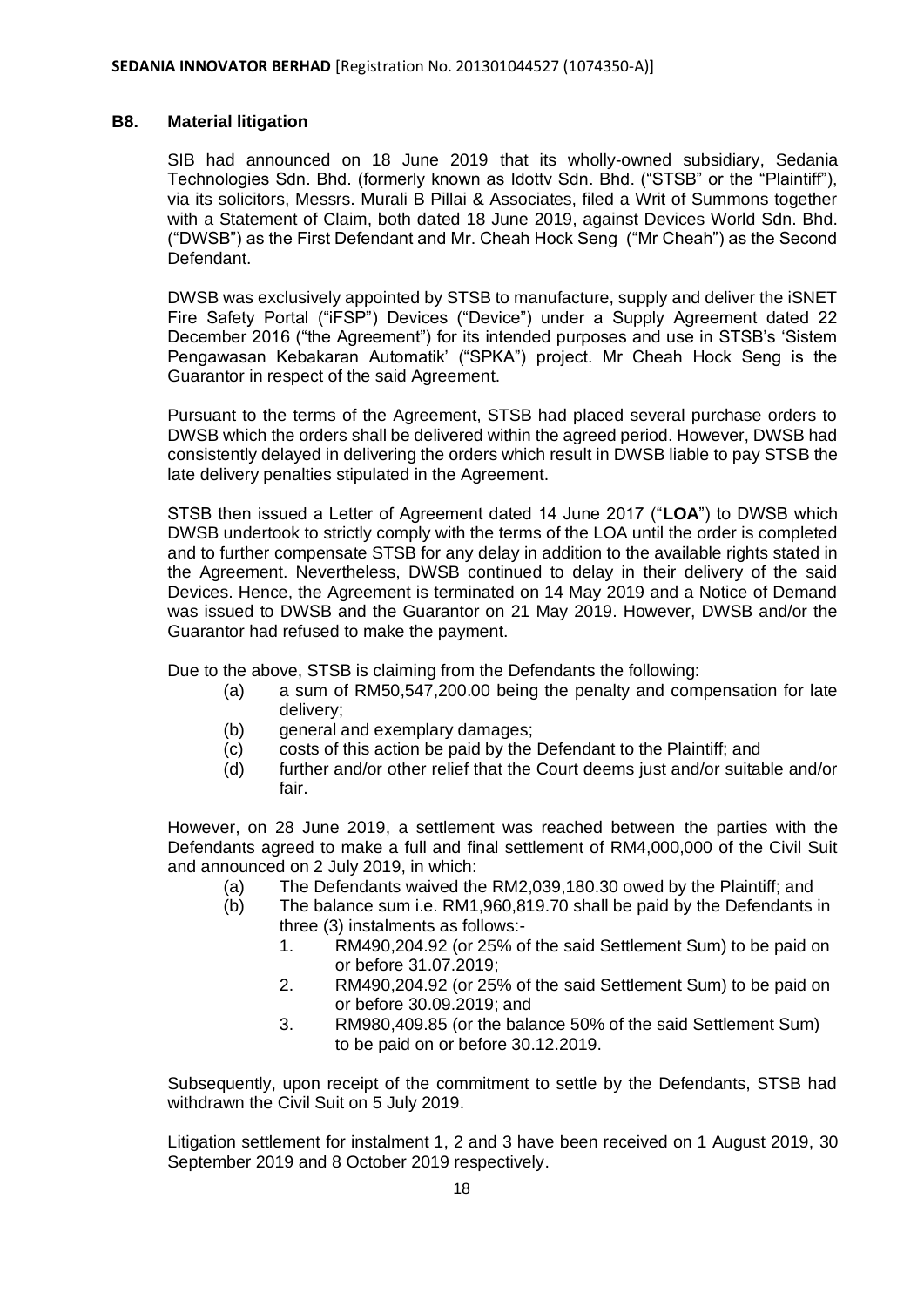## **B9. Dividends**

No dividend has been paid, declared or proposed during the quarter under review.

# **B10. Earnings per share**

(a) Basic earnings per share

The earnings per share are calculated by dividing the net profit/(loss) attributable to ordinary owners of the Company by the weighted average number of ordinary shares in issue during the period.

|                                                                          | 30 Sep<br>2019 | 3 months ended<br>30 Sep<br>2018 | 9 months ended<br>30 Sep<br>2019 | 30 Sep<br>2018 |
|--------------------------------------------------------------------------|----------------|----------------------------------|----------------------------------|----------------|
| attributable<br>Profit<br>the<br>to<br>owners of the Company<br>(RM'000) | 1,078          | (537)                            | 2,334                            | (1,208)        |
| Weighted average number of<br>ordinary shares in issue<br>(000)          | 248,387        | 225,806                          | 239,454                          | 225,806        |
| Basic earnings per share<br>(sen)                                        | 0.434          | (0.238)                          | 0.975                            | (0.535)        |

(b) Diluted earnings per share

The diluted earnings per share are calculated by dividing the net profit attributable to ordinary owners of the Company by the weighted average number of ordinary shares in issue during the period, adjusted for the dilutive effects of potential ordinary shares from share options granted pursuant to the Employees' Share Option Scheme ("ESOS").

|                                                                                                        | 30 Sep<br>2019 | 3 months ended<br>30 Sep<br>2018 | 9 months ended<br>30 Sep<br>2019 | 30 Sep<br>2018 |
|--------------------------------------------------------------------------------------------------------|----------------|----------------------------------|----------------------------------|----------------|
| attributable<br>Profit<br>to<br>the<br>owners of the Company<br>(RM'000)<br>Weighted average number of | 1,078          | (537)                            | 2,334                            | (1,208)        |
| ordinary shares in issue<br>(000)<br>Effect of dilution from share                                     | 248,387        | 225,806                          | 239,454                          | 225,806        |
| options ('000)<br>Adjusted weighted average<br>number of ordinary shares<br>applicable to diluted      | 1,522          |                                  | 1,522                            |                |
| earnings per share ('000)                                                                              | 249,909        | 225,806                          | 240.976                          | 225,806        |
| Diluted earnings per share<br>(sen)                                                                    | 0.431          | (0.238)                          | 0.968                            | (0.535)        |